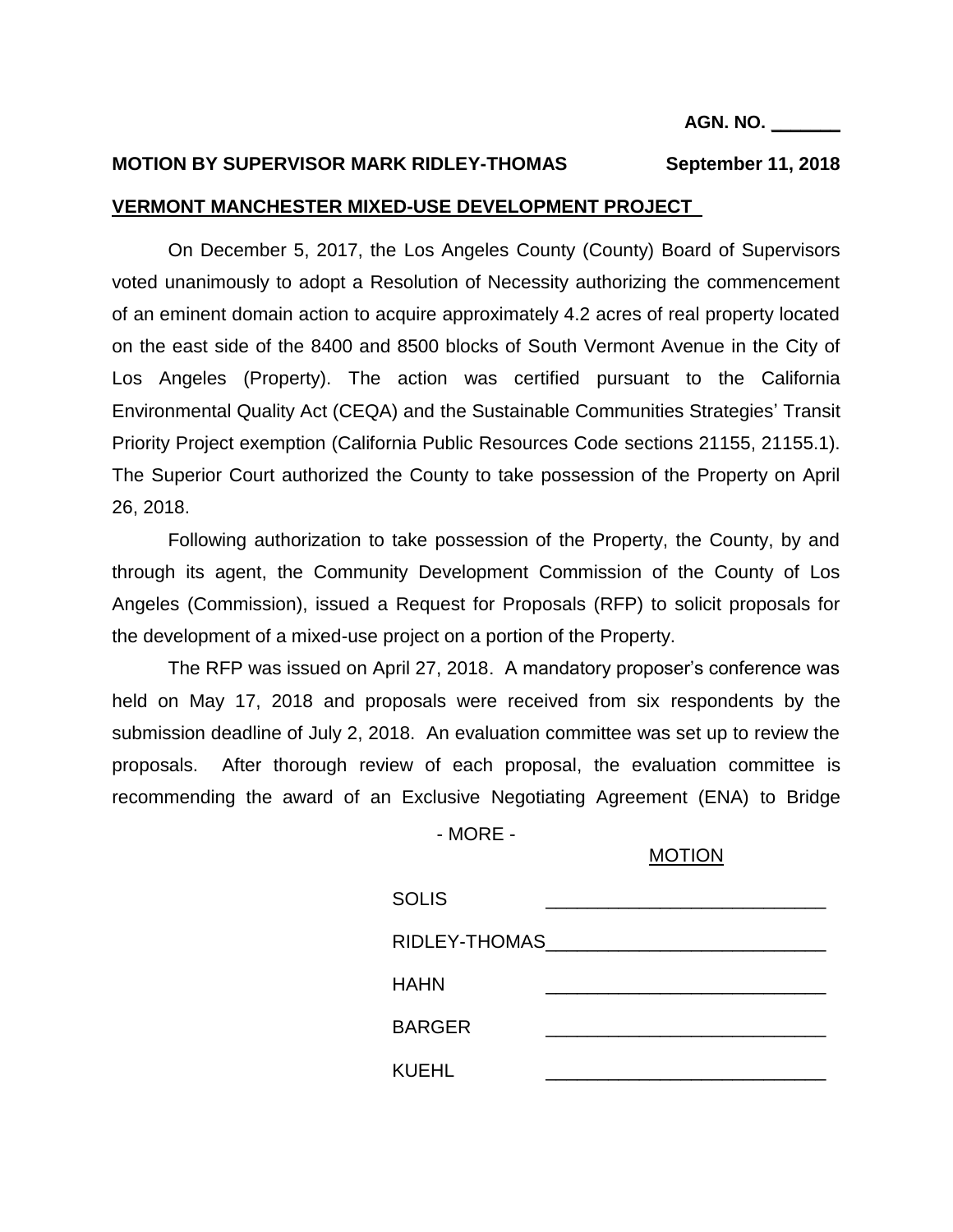#### **MOTION BY SUPERVISOR RIDLEY-THOMAS September 11, 2018 PAGE 2**

Housing Corporation. The developer team consists of Bridge Housing Corporation (Bridge Housing), the Coalition for Responsible Community Development (CRCD), and Primestor Development, Inc. (Primestor) (together, the Developer Team). Bridge Housing was the prime on the Developer Team (individually, the Developer).

The Developer Team has demonstrated extensive experience in the development of complex projects that involve public-private partnerships. Bridge Housing has built more than 17,000 units of housing with a total development cost of over \$3 billion. The CRCD maintains a portfolio of \$103 million of housing development projects in operations, predevelopment and/or construction in the South Los Angeles area. Primestor, the commercial development arm of the team, has developed, managed, and acquired several million square feet of commercial/retail space throughout the United States, overseeing a portfolio in excess of \$750 million. Bridge Housing would be responsible for all contract matters.

The proposed project is responsive to the vision and expectations described in the RFP. The Developer Team has proposed a mixed-use project that includes 180 residential units (ranging from studios to three-bedroom units) and approximately 62,100 square feet of commercial space. Fifty-five of the residential units are proposed as Permanent Supportive Housing units and 125 units are proposed for households earning 40-60% of the Area Median Income. The proposed commercial tenants include a grocer, a restaurant, general retail, and an occupational training center to be operated by Metro. The proposed project also includes a transit plaza with open space amenities for the community and a five-story parking structure with 407 parking spaces. In addition, the Developer Team has provided a community engagement plan that will begin once the ENA is executed.

The Developer Team made reasonable proforma assumptions and has extensive experience in using the financing sources identified in their proposal. Financial feasibility of the proposed project will be further analyzed during the term of the ENA, at which time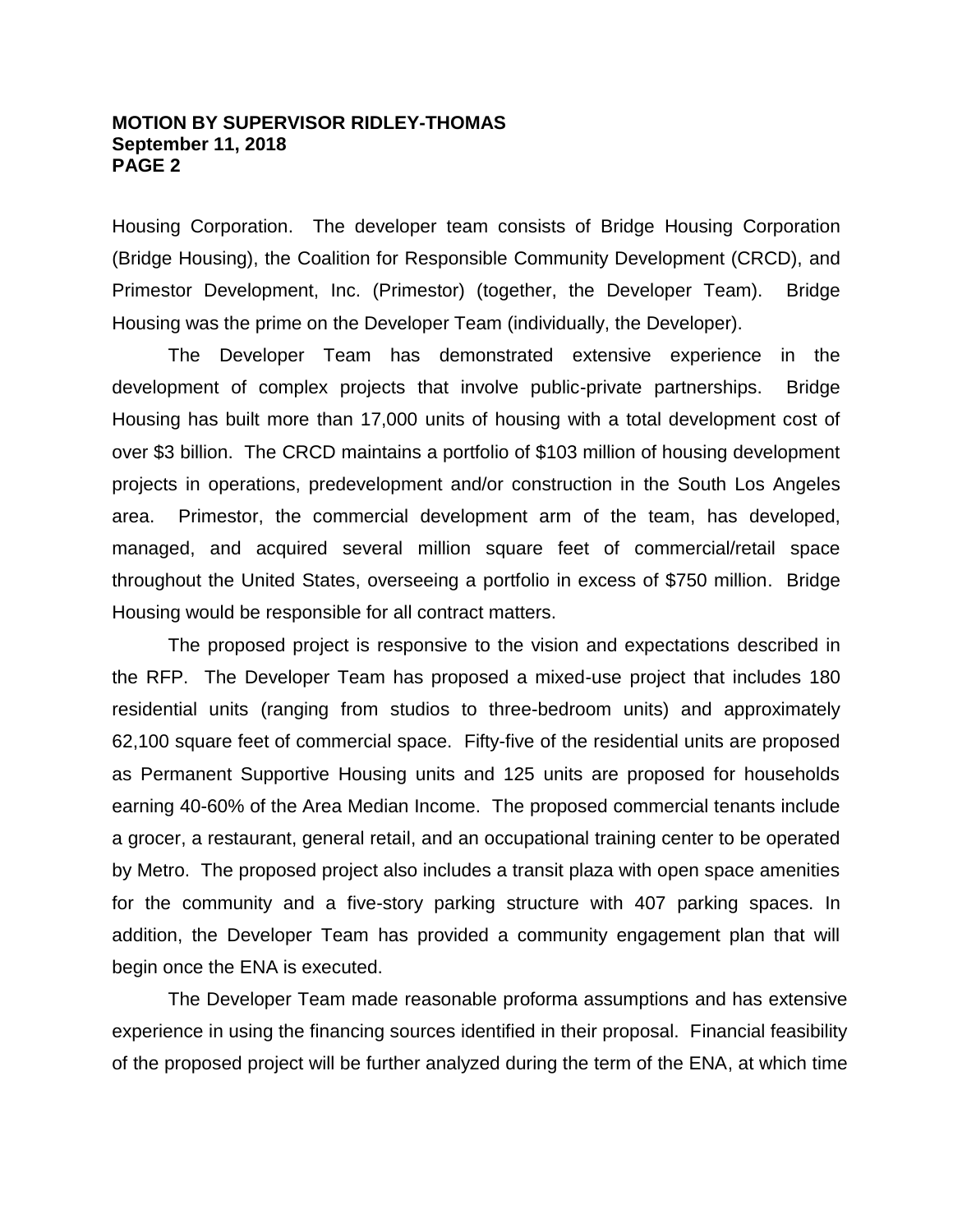### **MOTION BY SUPERVISOR RIDLEY-THOMAS September 11, 2018 PAGE 3**

the County and the Developer will finalize the scope of the proposed project and negotiate the terms of a ground lease. In addition to agreeing to negotiate exclusively, the ENA includes the following terms:

- An initial term of 180 days with options to extend the term up to two 90-day extensions, if needed.
- An ENA deposit of \$25,000 will be paid by the Developer and held by the Commission to cover transaction expenses. The deposit may be replenished during the ENA period if necessary and directed by the Comission.
- Developer is solely responsible for any expenses it incurs to assess the feasibility of a mixed-use development project at the Property.

# **I THEREFORE MOVE THAT THE BOARD OF SUPERVISORS:**

- 1. Approve and delegate authority to the Community Development Commission of the County of Los Angeles (Commission) to act on behalf of the County of Los Angeles (County) and to execute an Exclusive Negotiating Agreement (ENA) with Bridge Housing Corporation for up to 180 days with an option to extend up to two ninety (90) day extensions, presented in substantially final form, by and between the County and Bridge Housing Corporation (Developer) (collectively, the Parties) for the negotiation of the potential development of 4.2 acres of real property located on the east side of the 8400 and 8500 blocks of South Vermont Avenue in the City of Los Angeles (Property); and
- 2. Find that approval of these actions, as described herein, is not subject to the provisions of the California Environmental Quality Act (CEQA), because the actions do not commit the County to a project and will not have the potential for causing a significant effect on the environment.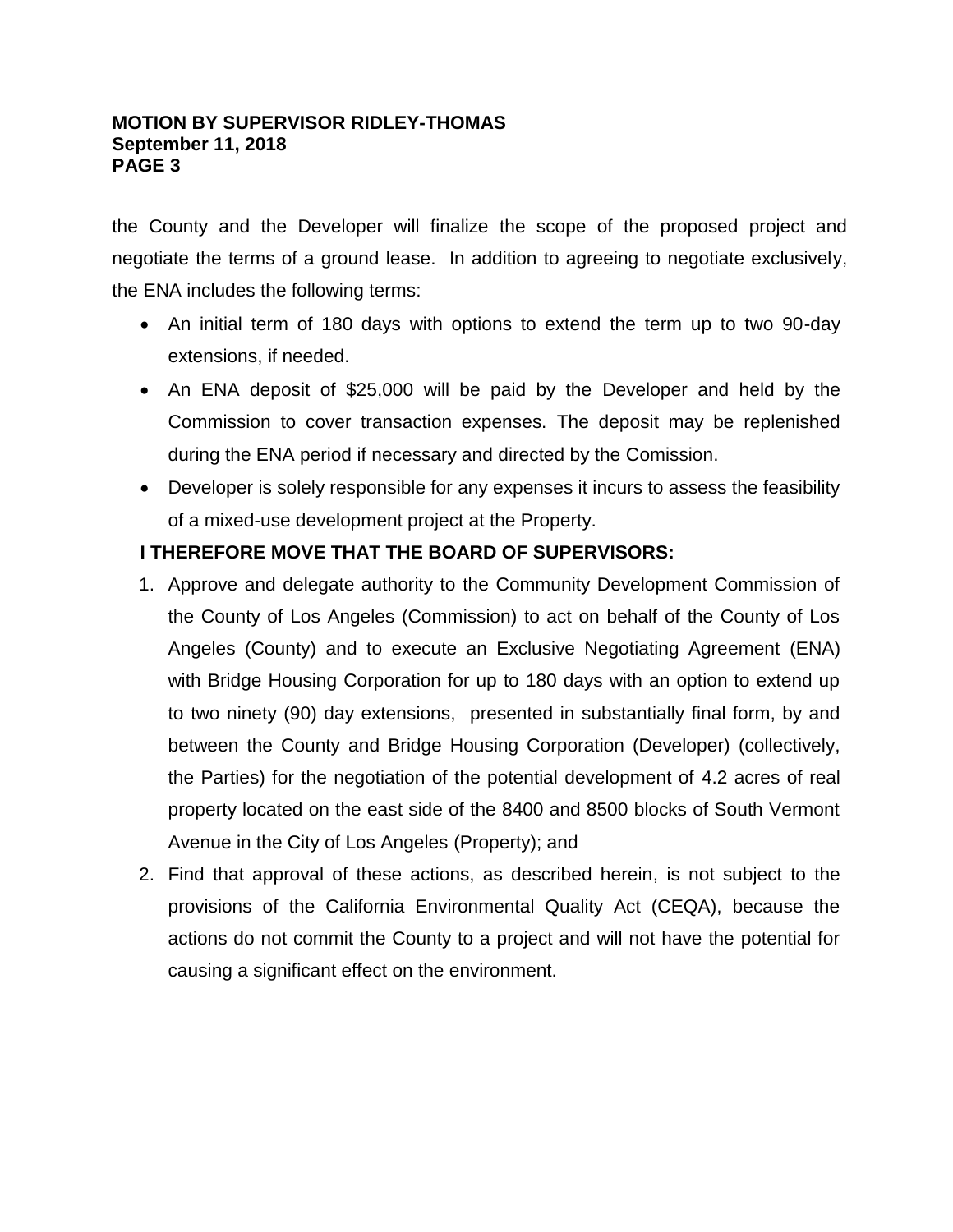# **MOTION BY SUPERVISOR RIDLEY-THOMAS September 11, 2018 PAGE 4**

**I FURTHER MOVE THAT THE BOARD OF SUPERVISORS, ACTING AS THE BOARD OF COMMISSIONERS OF THE COMMUNITY DEVELOPMENT COMMISSION:** 

- 1. Delegate the Commission to act on behalf of the County and authorize the Executive Director, or her designee, to act on behalf of the County and execute an ENA with Bridge Housing Corporation for up to 180 days with an option to extend up to two ninety (90) day extensions, presented in substantially final form, by and between the Parties for the negotiation of the potential development of the Property in the City of Los Angeles;
- 2. Authorize the Executive Director, or her designee, to collect deposits and fees in connection with the terms of the ENA, and to administer the expenses and accounting associated with the ENA; and
- 3. Find that approval of these actions, as described herein, is not subject to the provisions of the California Environmental Quality Act (CEQA), because the actions do not commit the Commission to a project and will not have the potential for causing a significant effect on the environment.

# # # #

(KK)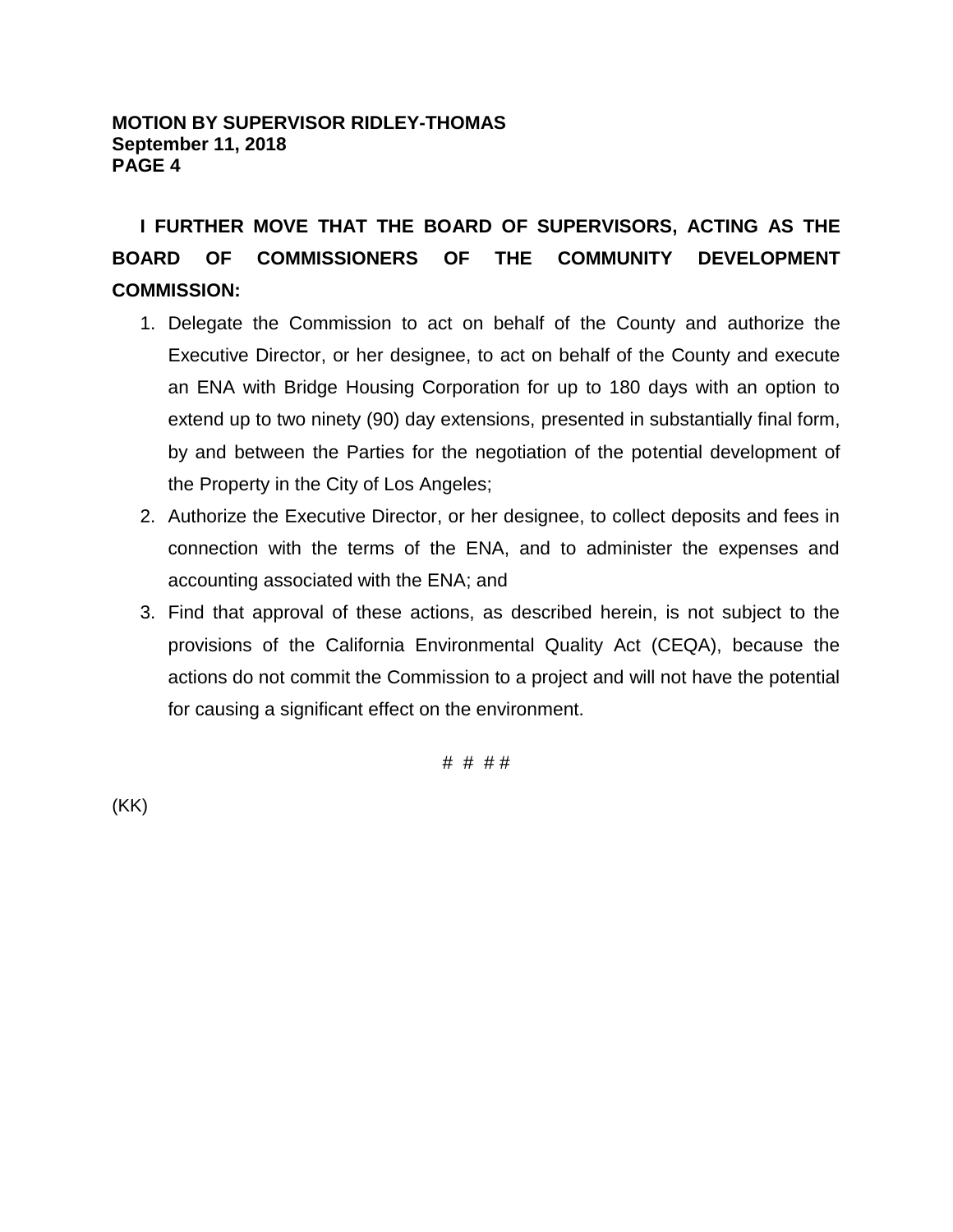# **VERMONT MANCHESTER MIXED-USE PROJECT**

## **EXCLUSIVE NEGOTIATING AGREEMENT**

by and between

# **THE COUNTY OF LOS ANGELES**

and

**BRIDGE HOUSING CORPORATION**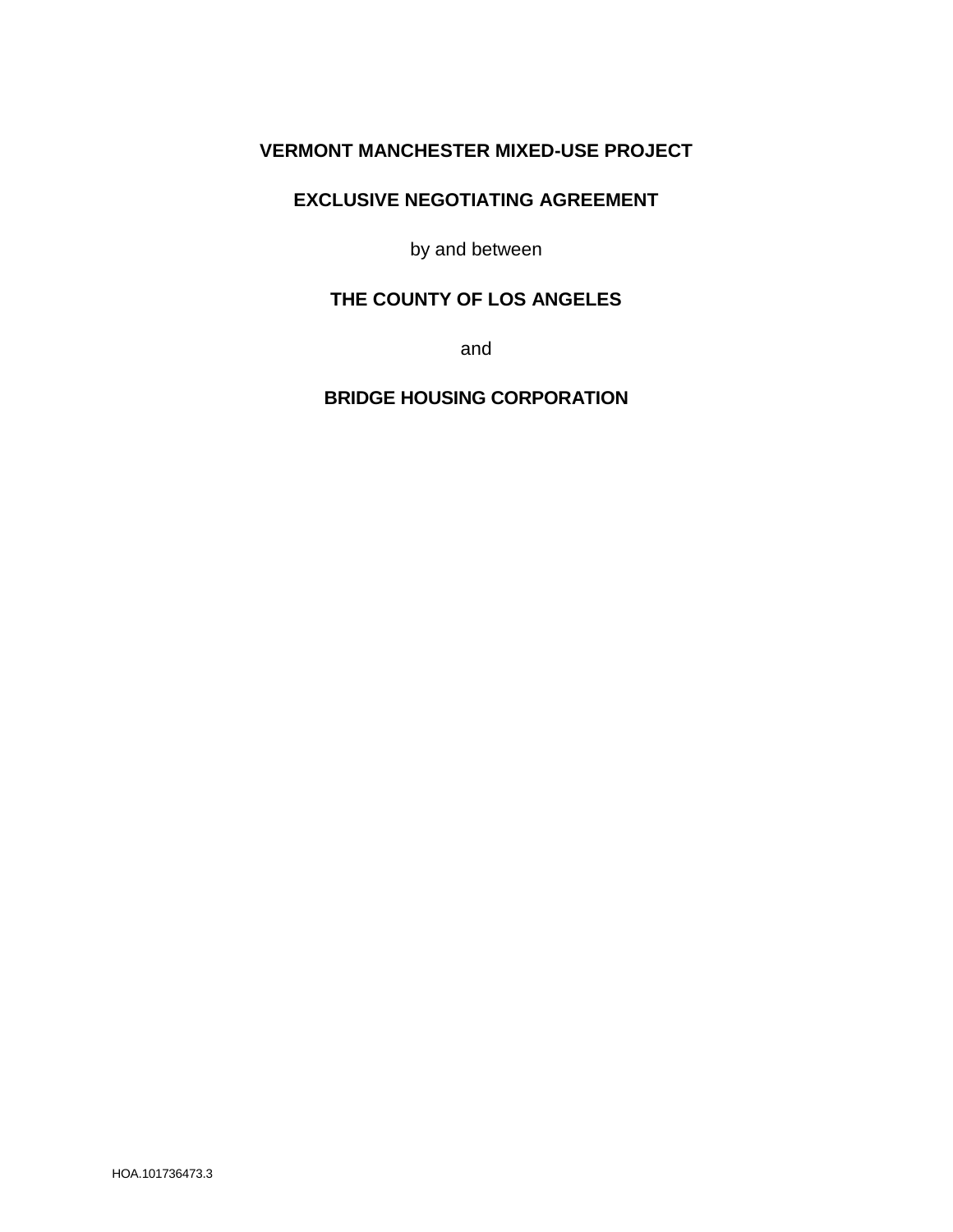# **EXCLUSIVE NEGOTIATING AGREEMENT**

THIS AGREEMENT TO NEGOTIATE EXCLUSIVELY (this "**Agreement**") is effective this \_\_\_\_\_\_\_\_ day of \_\_\_\_\_\_\_\_\_\_\_\_\_\_\_\_\_\_\_, 2018 (the "**Effective Date**"), by and between the County of Los Angeles, a public body, corporate and politic ("**County**") and Bridge Housing Corporation ("**Developer**"), on the terms and conditions set forth below. County and Developer are sometimes referred to collectively herein as the "**Parties**" and individually as a "**Party**."

### **RECITALS**

- A. County owns real property located on the east side of the 8400 and 8500 blocks of South Vermont Avenue in the City of Los Angeles, further describe in Exhibit "A" ("**Property**").
- B. Developer has provided County with a proposal to build a mixed-use project that will include 180 multi-family units and approximately 62,000 square feet of commercial/retail space ("**Proposed Project**"). Notwithstanding the foregoing description, the Proposed Project is a preliminary proposal that is subject to change through negotiation as well as input derived from the County's community outreach efforts.
- C. A preliminary design concept plan for the Proposed Project is attached as Exhibit B.
- D. County and Developer desire to build a project that is consistent with County goals of: (i) creating affordable housing; (ii) enhancing the land use and economic development goals of surrounding communities in the South Los Angeles Community.
- E. The County is presenting the proposal to the County's Board of Supervisors ("County Board") for approval authorizing execution of this Agreement with Developer, for the purpose of (i) analyzing the potential development of the Proposed Project on the Property and (ii) negotiating the potential terms and conditions of a potential long term ground lease agreement and related documents for the Project (the "**Project Agreements**"). The contemplated development of the Proposed Project and execution of the Project Agreements and any other associated agreements are collectively referred to as the "**Transaction**."
- F. The execution of the Project Agreements is subject to and contingent upon the County Board's approval after compliance with the California Environmental Quality Act ("**CEQA**").
- G. County is required to comply with CEQA in connection with the consideration and analysis of the environmental impacts of the development of the Proposed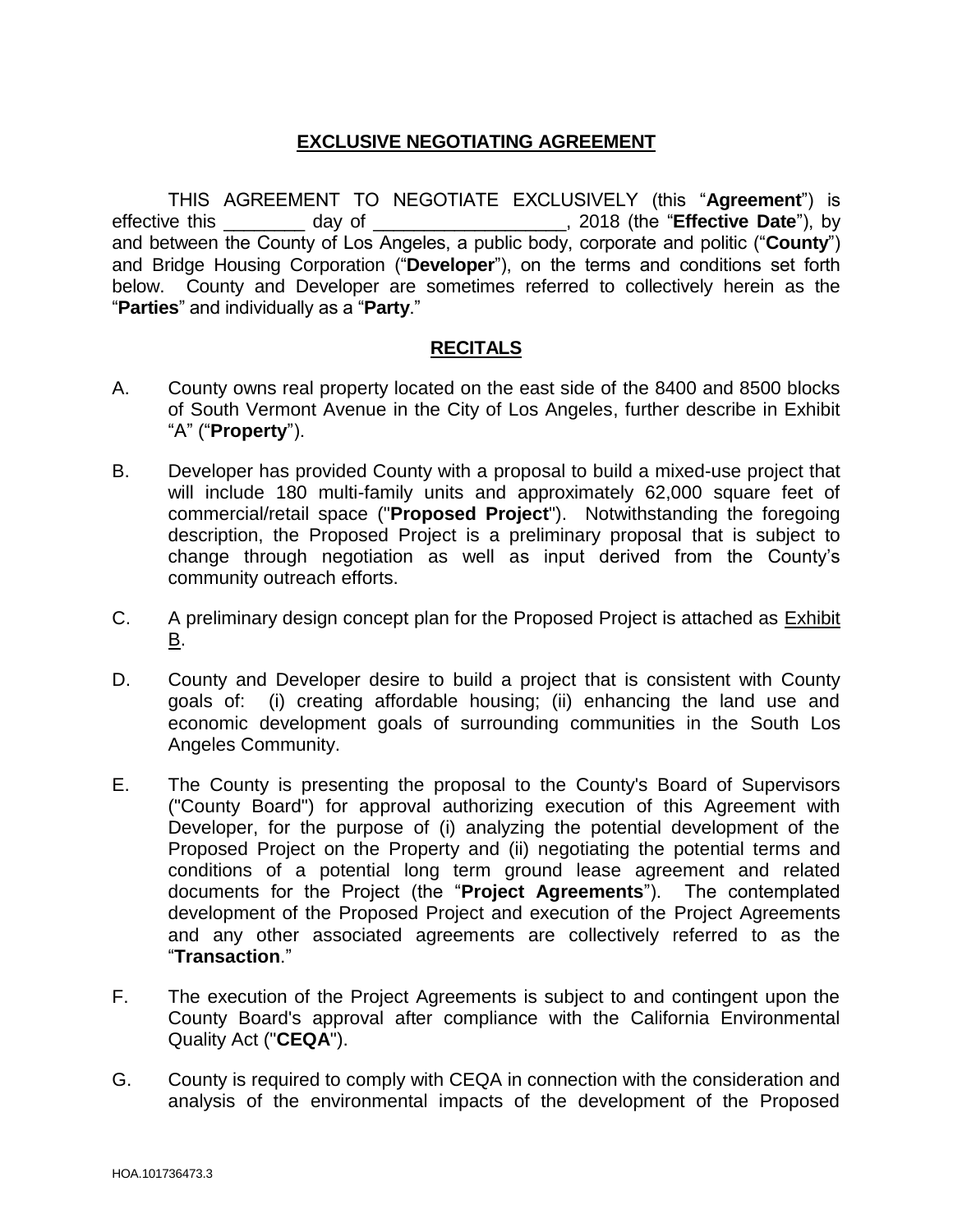Project. Because the County has not committed to any project, including the Proposed Project, this Agreement does not constitute or evidence an approval by County of, or commitment of County to any action for which additional environmental review is required under CEQA. County retains the absolute sole discretion to make decisions under CEQA with respect to the Proposed Project, which discretion includes: (i) deciding not to proceed with development of the Proposed Project, (ii) deciding to proceed with development of the Proposed Project, and (iii) deciding to proceed with any alternative development of any portion of the Property (the "**Potential County Actions**"). There shall be no approval or commitment by County regarding the Transaction or any alternative development of any portion of the Property, unless and until County, or other agency serving as the Lead Agency with respect to the Proposed Project, considers the environmental impacts of the Proposed Project, in full compliance with CEQA.

Now, therefore, in consideration of the foregoing Recitals, which are hereby deemed a contractual part hereof, and for other good and valuable consideration, the receipt and sufficiency of which are hereby acknowledged, the Parties agree as follows:

# **AGREEMENT**

## 1. Exclusive Negotiating Agreement: Good Faith Negotiations

- A. Exclusive Negotiation. During the Term (defined in Section 2A), so long as Developer is negotiating in good faith and is not otherwise in default of its obligations under this Agreement, County will not solicit offers or proposals from other parties concerning potential development of the Property. The Parties will negotiate exclusively and in good faith in accordance with this Agreement regarding the negotiations and drafting of the Project Agreements. Notwithstanding the foregoing, County may, from time to time, be contacted by other developers regarding the Property and that such contact is expressly permitted so long as County does not initiate the contact and indicates to such developers that County has executed this Agreement and that County is prohibited from: (i) discussing anything concerning these negotiations with such developers; (ii) considering any offer or proposal from such other developers; or (iii) negotiating with any such developers, until this Agreement expires or is terminated pursuant to its terms.
- B. Essential Terms. The Parties acknowledge and agree that this Agreement does not establish all the essential terms of the Transaction and that although they have set forth herein a framework for negotiation of the essential terms of the Transaction: (i) they have not set forth herein nor agreed upon many of the essential terms of the Transaction, including, among other things, the price or terms of and timing of any development; (ii) they do not intend this Agreement to be a statement of the essential terms of the Transaction; and (iii) the essential terms of the Transaction, if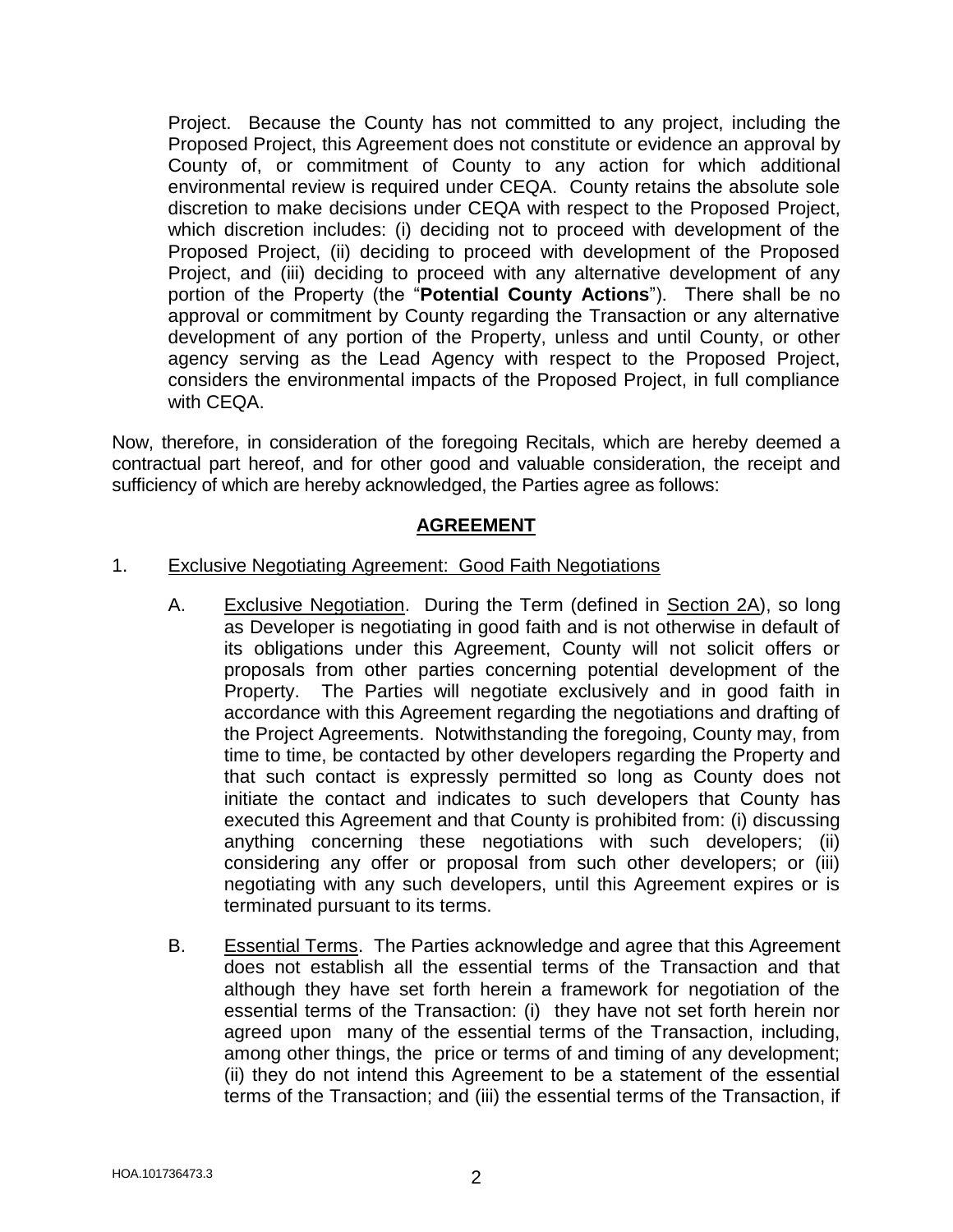agreed to by the Parties, shall be set forth, if at all, in documentation and agreements negotiated, approved and executed by duly authorized representatives of each of the Parties after any and all applicable requirements of CEQA have been completed and determinations/findings made by the CEQA lead agency.

## 2. Duration of this Agreement

- A. Term. This Agreement shall commence on the Effective Date and shall terminate one hundred eighty (180) days thereafter (the "**Term**"). Notwithstanding the foregoing, if (i) the Parties have not executed and delivered the Project Agreements within such period and (ii) substantial progress has been made toward fulfillment of the requirements of this Agreement, the Parties may determine, in each Party's sole and absolute discretion, to extend the Term for a maximum of two 90-day extensions. The Term may be extended only by written amendment to this Agreement executed by authorized representative(s) of the Parties and no other act or failure to act by County or any of its representative(s) shall result in an extension of the Term.
- B. Execution. No agreement or documentation that may hereafter be negotiated between the Parties with respect to the Project Agreements shall become final and binding unless and until: (i) County and Developer have complied with all applicable requirements of CEQA pertaining to the Transaction; (ii) such documentation is approved by the County Board; and (iii) such documentation is executed by the authorized representatives of each of the Parties.
- C. Approval of the Potential County Actions. Prior to the satisfaction of the terms set forth in Section 2B, no: (i) negotiation or preparation of any development or purchase documentation (including the Ground Lease), including without limitation, any specific terms and provisions or any form of document; (ii) review or approval by County of various stages of proposed plans and specifications for the Proposed Project; nor (iii) cooperation or participation by County in development applications or submittals for the Proposed Project (including, County's execution of any such applications or submittals), shall constitute County's approval of the Proposed Project or the Transaction or a commitment to take any actions.
- 3. Payment and Deposit
	- A. Deposit. Within five (5) business days of the Effective Date, Developer shall make a deposit in the amount of Twenty-five Thousand Dollars (\$25,000.00) ("Initial Amount") via wire transfer or Automated Clearing House electronic funds transfer as directed by County in writing (the "Deposit"), which Deposit shall cover costs related to the evaluation of the Proposed Project and negotiation of the potential Project Agreements and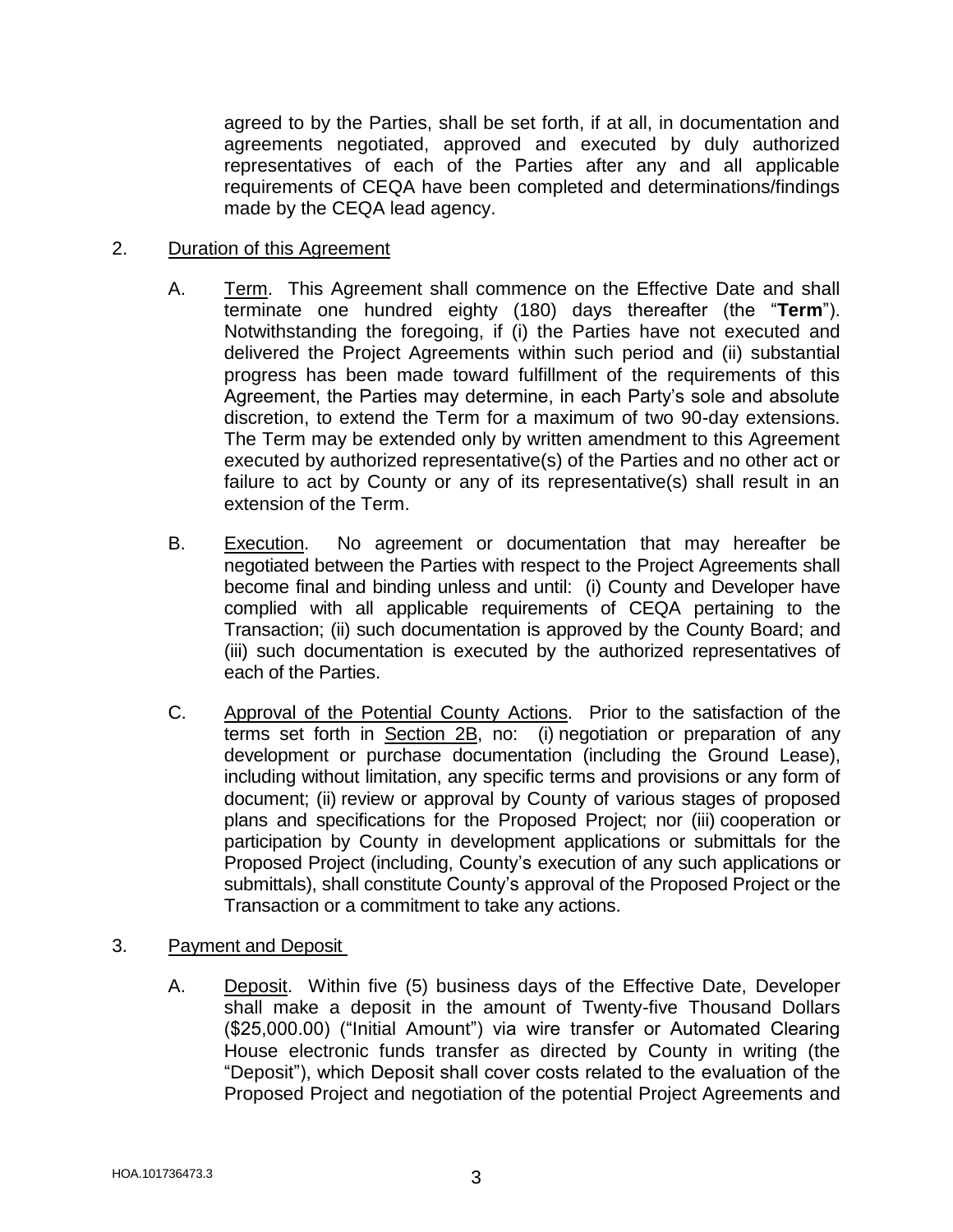other related agreements ("Transaction Expenses"). The Transaction Expenses shall include, without limitation the actual cost of in-house staff time (including County overhead and administrative costs but excluding inhouse costs incurred by County Counsel and County project managers) and third party consultation fees (including, but not limited to, consultants, engineers, architects, outside counsel and advisors) for the performance of financial analyses, design review (including reviewing Developer's Plans and Specifications for the Proposed Project and engineering and other reports related to the Proposed Project), negotiations, appraisals, document preparation and other reasonable services related to the Proposed Project and the Transaction. County shall provide documentation of Transaction Expenses to Developer upon Developer's request, provided that the form of documentation will be such that is available to County and in its possession, in County's sole good faith determination. During the Term, whenever the Deposit balance reaches Ten Thousand Dollars (\$10,000.00) or less, Developer will replenish the Deposit to the Initial Amount, upon written notice from County. Notwithstanding anything to the contrary contained herein, if County is requested to perform any engineering studies, technical services or other similar services, or supervision of on-site testing or inspections, or if the Deposit is insufficient to cover Transaction Expenses, County shall have the right to request additional monies, which may exceed the Initial Amount, as may be reasonably necessary to cover the costs of providing those services or Transaction Expenses. If Developer does not consent and make such additional payments or replenish the Deposit as set forth herein, County may decline to provide the services and/or terminate this Agreement.

i. In the event that this Agreement terminates or is terminated, the Deposit will become non-refundable to the extent necessary to pay Transaction Expenses incurred or contractually committed to be paid as of the date of termination, and County shall return to Developer any portion of the Deposit that is not needed to pay such Transaction Expenses. The Parties agree that County (a) has no obligation to pay interest on the Deposit to Developer, and (b) is not required to deposit the Deposit in an interest bearing account. Interest, if any, earned on the Deposit, may remain in the Deposit account and may be added to the amount of the Deposit. Any refund of all or a portion of the Deposit to Developer will not include any interest earned on the Deposit.

#### 4. Agreements to be Negotiated.

A. Project Agreements. County and Developer shall work in good faith to negotiate and jointly prepare the Project Agreements. The Project Agreements shall include, without limitation, provisions relating to the design and development of the Proposed Project, a schedule of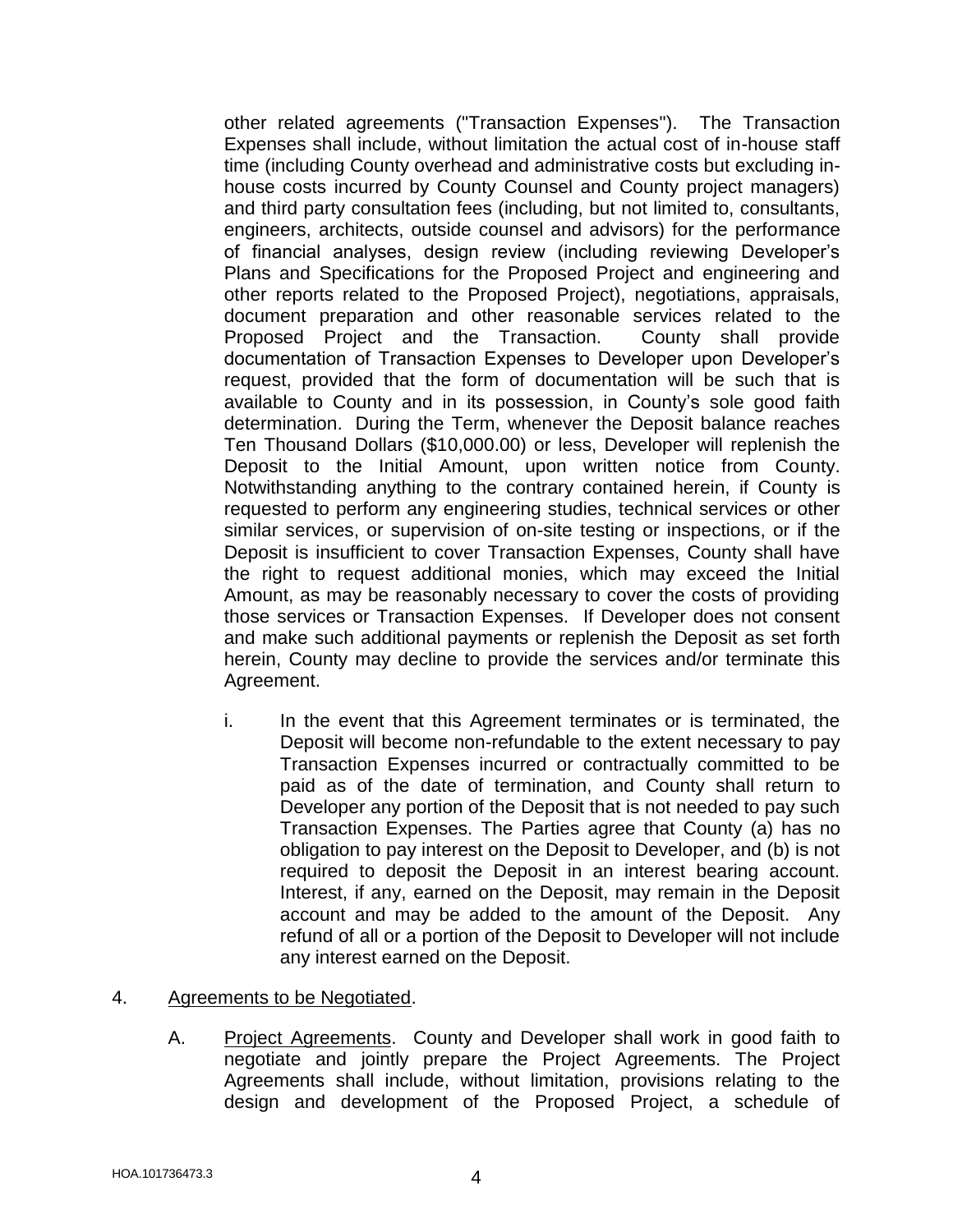performance, the Parties' obligations during the term of the Project Agreements.

B. Other Agreements. If the Transaction will involve other agreements, such as licenses and/or dedications, each of those agreements shall be addressed in the Project Agreements and negotiated in accordance with applicable County policies and procedures and the County Board's authority.

## 5. County Responsibilities.

- A. Exclusive Negotiations. So long as Developer is negotiating in good faith and is not otherwise in default of its obligations under this Agreement, County shall negotiate exclusively and in good faith with Developer, as set forth in Section 1A.
- B. Schedule of Performance. County shall endeavor to meet the milestones required of County, as set forth in the schedule of performance attached hereto as Exhibit C, which schedule may be modified during the Term as agreed between the Parties (the "**Schedule of Performance**").
- C. County Discretion. County is not approving, committing to, or agreeing to undertake: (i) the Proposed Project or any development; (ii) disposition, sale or lease of land to Developer; or (iii) any other acts or activities requiring the subsequent independent exercise of discretion by County.
- D. Funding. County has not agreed to fund, subsidize or otherwise financially contribute in any manner toward the development of the Proposed Project.
- E. Other Covenants. County shall perform such other covenants and obligations required of County as explicitly set forth in this Agreement.

#### 6. Developer's Responsibilities.

Without limiting any other provision of this Agreement, during the Term, Developer, at its sole cost and expense, shall prepare and submit the following information and documents and perform the following acts, all in furtherance of the negotiation process:

- A. Project Information. County and agencies having regulatory jurisdiction over the Proposed Project, will require planning and design approval for the Proposed Project. Developer shall meet with representatives of County to review and come to a clear understanding of the planning and design requirements of County and other agencies, as may be required, for the Proposed Project.
- B. Schedule of Performance. Developer shall meet the milestones required of Developer, as set forth in the Schedule of Performance.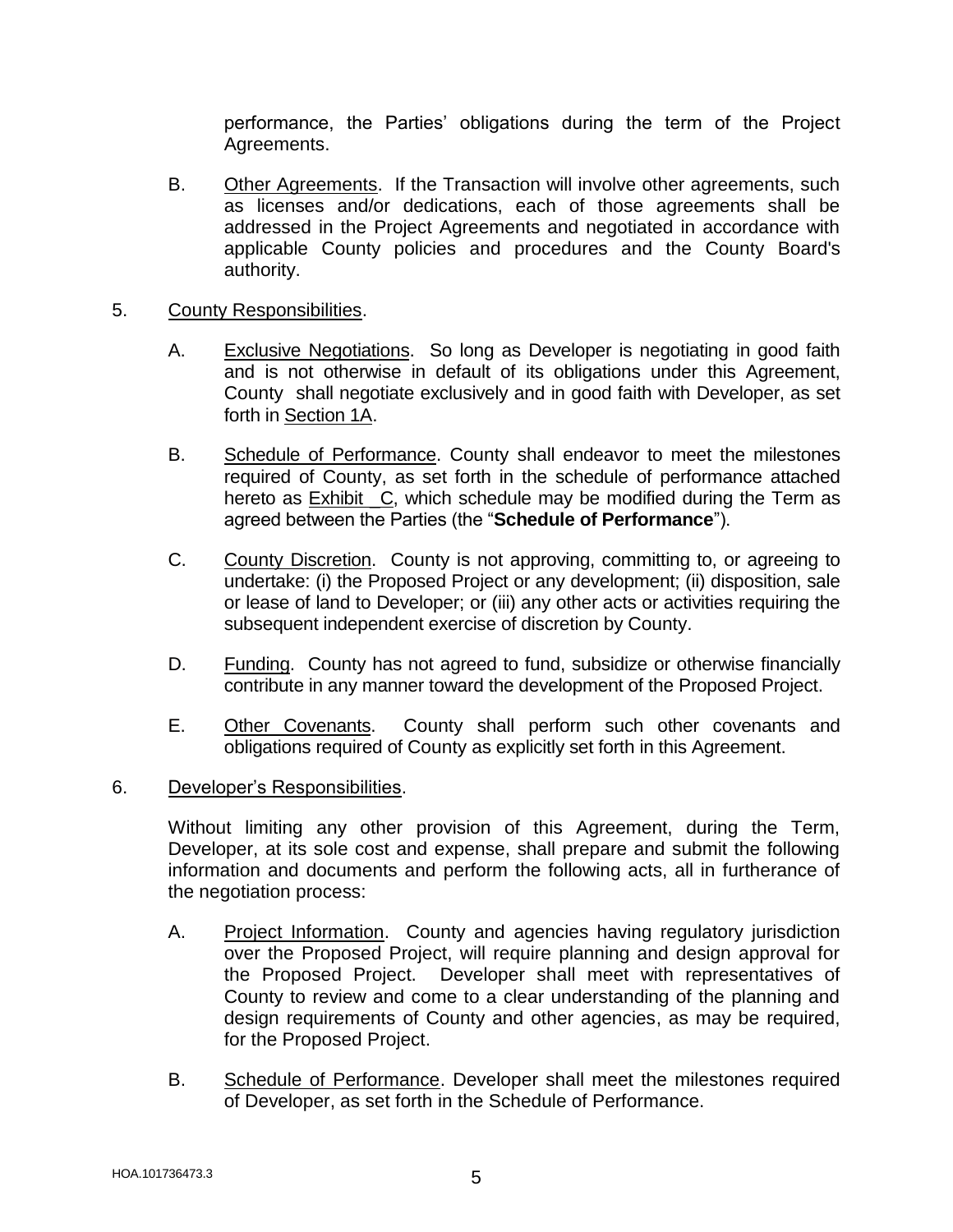- C. Notice of Governmental Meetings. Developer shall provide at least two (2) weeks' prior written notice to County of any substantive meetings with governmental officials (including staff) relating to the Proposed Project and allow County to attend such meetings, at County's sole discretion. Developer shall keep County fully informed during the Term regarding all substantive matters and meetings affecting the Proposed Project.
- D. Environmental Documents and Entitlements. Developer shall provide to County, in accordance with the Schedule of Performance, conceptual plans, renderings, schematic drawings, programmatic plans and all other information and documentation (the "**Project Plans**") necessary for County to make appropriate findings pursuant to CEQA. Developer shall bear all costs and expenses associated with the preparation and certification of any required environmental documents and of the Project Plans.
- E. Further Information. County reserves the right, at any time, to request from Developer, and Developer shall provide in a timely manner, additional or updated non-legally privileged information about Developer or the Proposed Project as requested by County.
- F. Design Review Process. Developer shall engage and coordinate with County on the design of the Proposed Project, and the design shall be subject to County's review and approval (as well as that of any other agency having jurisdiction) as set forth in the Project Agreements. Developer shall provide at least two (2) weeks' prior written notice to County of all design meetings and a three (3) week review period for each design submittal.
- G. Other Covenants. Developer shall perform such other covenants and obligations required of Developer as explicitly set forth in this Agreement.
- 7. No Commitment to Any Project; Independent Judgment.
	- A. No Commitment to Any Project. The Parties acknowledge and agree that County: (a) has not committed to, authorized or approved the development of the Proposed Project or any other proposed improvements on the Property; (b) retains the absolute sole discretion to modify the Proposed Project as may be necessary to comply with CEQA or for any other reason; (c) may modify the Proposed Project, or decide not to proceed with the Proposed Project, as may be necessary to comply with CEQA, or for any other reason as determined in County's sole and absolute discretion; and (d) is not precluded from rejecting the Proposed Project, or from weighing the economic, legal, social, technological, or other benefits of the Proposed Project against its unavoidable environmental risks when determining whether to approve the Proposed Project. Further, the Parties acknowledge and agree that no activities that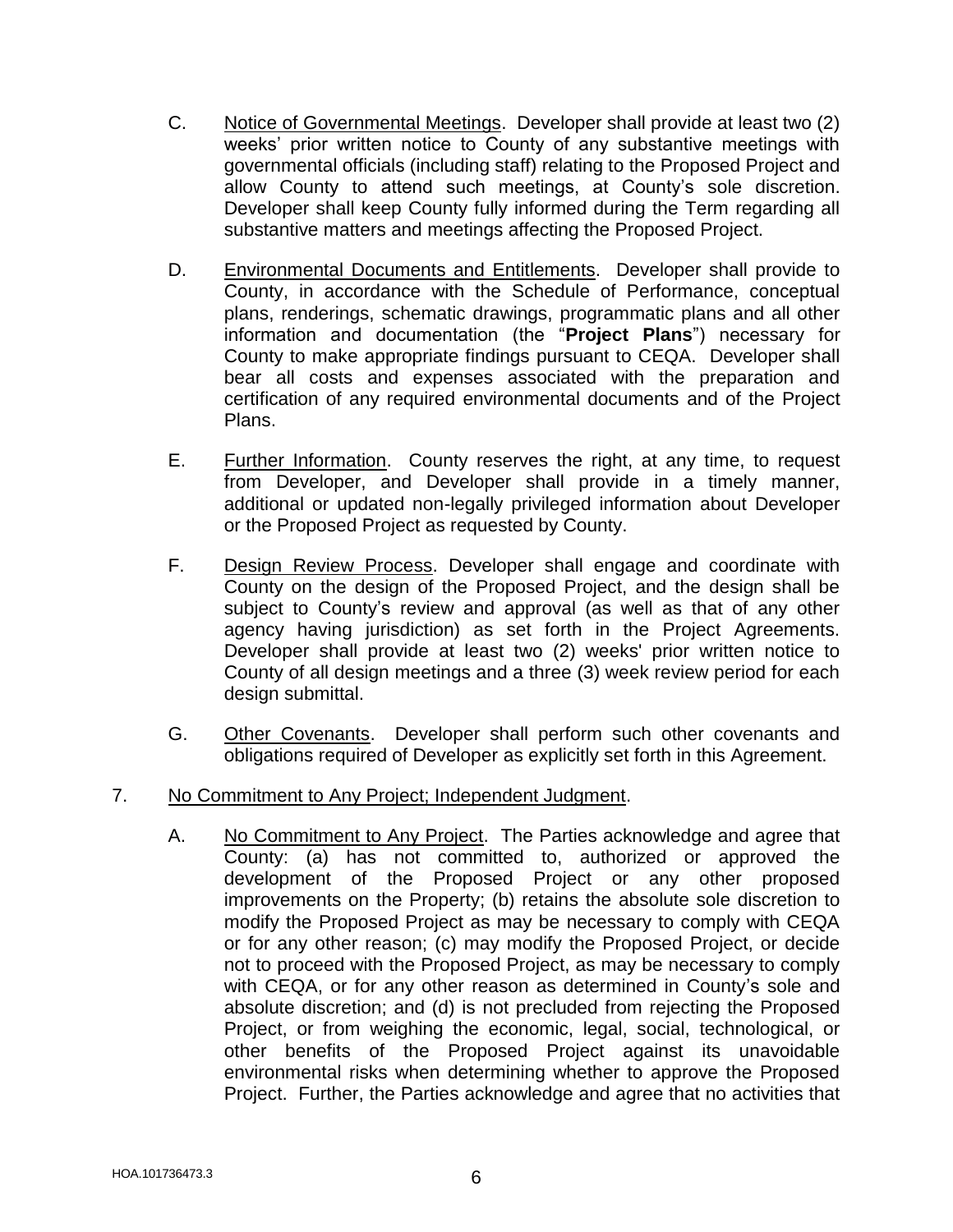would constitute a project under CEQA, including the Proposed Project, may be commenced until necessary findings and consideration of the appropriate documentation under CEQA are considered by the County Board and feasible mitigation measures and alternatives to the Proposed Project, including the "no project" alternative, required in connection with CEQA, may be adopted by the County Board.

B. Independent Judgment. County will exercise independent judgment and analysis in connection with any required environmental reviews or determinations under CEQA for the Proposed Project, shall have final discretion over the scope and content of any document prepared under CEQA and shall have final discretion over the extent of any studies, tests, evaluations, reviews or other technical analyses. Any consultants retained for the purpose of preparing CEQA documentation shall reasonably comply with any directions from County with respect thereto.

### 8. Inspections.

During the Term, Developer may conduct such inspections, tests, surveys, and other analyses ("**Inspections**") as Developer and County may deem reasonably necessary to determine the condition of the Property or the feasibility of designing, developing, constructing, leasing and financing the Project and shall complete such Inspections as promptly as reasonably possible within the Term. Any entry onto the Property by Developer or its employees, agents, contractors, successors and assigns, shall be in accordance with a Right of Entry agreement ("**ROE**"), in the form attached hereto as Exhibit D. Pursuant to the ROE, Developer shall coordinate and schedule the time(s) of its entry on to the Property to meet County requirements. Developer's and its contractors' access to the Property shall not interfere, conflict with or impair any other operations or activities on the Property, as set forth in the ROE.

- 9. Plans, Reports, Studies, and Entitlements.
	- A. County Information. County, in its reasonable discretion, may make available to Developer, upon Developer's written request, existing information and plans regarding the Property and needed for the development of the Proposed Project.
	- B. Provision of Development Documents. All plans and any reports, investigations, studies (including reports relating to the soil, geotechnical, subsurface, environmental, and groundwater conditions of the Property, entitlement applications, CEQA-related and other environmental documents, and reports filed in connection therewith) with respect to the Property, Proposed Project and Developer's intended use of the Property (collectively, the "**Development Documents**") shall be prepared at Developer's sole cost and expense. Developer shall timely provide County without representation as to warranty, subject to the confidentiality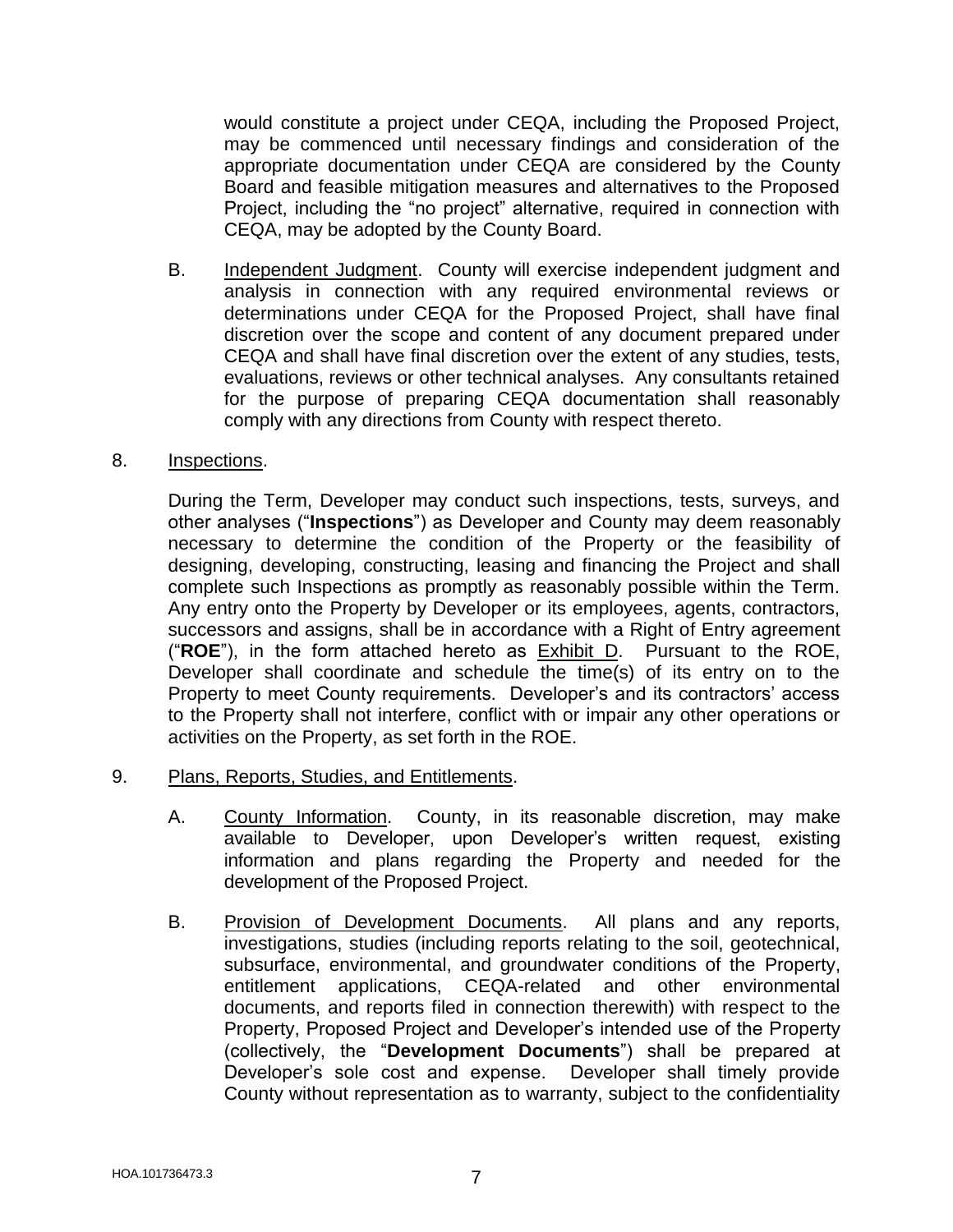provisions in Section 15, without cost or expense to County, copies of all final non legally privileged Development Documents prepared by or on behalf of Developer. Developer shall include in its contractors' and consultants' contracts the right to assign the Development Documents to County.

C. Entitlements. County, as the owner of the Property, and as market participant in this Agreement shall cooperate with Developer in Developer's attempt to procure the necessary entitlements for the Proposed Project, provided (i) such entitlements and any related applications, submittals, and/or covenants do not encumber County's fee interest in the Property or place obligations on County; and (ii) Developer timely provides County with copies of all proposed and final filings, submittals and correspondence relating to any entitlement applications. Should Developer abandon an entitlement application, County shall have the right to take over such application and Developer shall cooperate with County to complete any such entitlement process started by Developer provided that County shall indemnify, or defend and hold Developer harmless form any future actions of the County or any of its successors and assigns in connection therewith with such usage of the application or Developer's cooperation. If the Proposed Project is not built, Developer shall cooperate with County to seek removal of any entitlement obtained by Developer for the Property, which County desires to be removed. Developer acknowledges and agrees that nothing in this Agreement constitutes a waiver of County's regulatory or police powers with respect to the Transaction or the Proposed Project, and that County's regulatory review and regulation of the Proposed Project, the desired entitlements and the construction and operation of the Proposed Project shall not be subject to any terms or conditions set forth in this Agreement. The obligations contained in this **Section 9C** shall survive termination, expiration or revocation of this Agreement.

## 10. Indemnity and Insurance.

A. Indemnity. Developer shall indemnify, defend (with counsel reasonably approved by County) and hold harmless County and its representatives, employees, officials, directors, attorneys, consultants, successors, and assigns (collectively, the "**Indemnitees**") from any liability, claims, losses, costs, expenses, or damages (including, without limitation, reasonable attorneys' fees and costs) (collectively, "**Claims**"), in any way arising out of acts or omissions related to the following, and without requirement that County first pay such Claims: (i) damage to property or bodily injury or death of any person caused by Developer, its agents, employees, or contractors; (ii) any entry upon the Property by Developer, its agents, employees, or contractors; (iii) any Inspection made by Developer, its agents, employees, or contractors; or (iv) the planning and preparation of, or challenge to any report or Development Documents (including the cost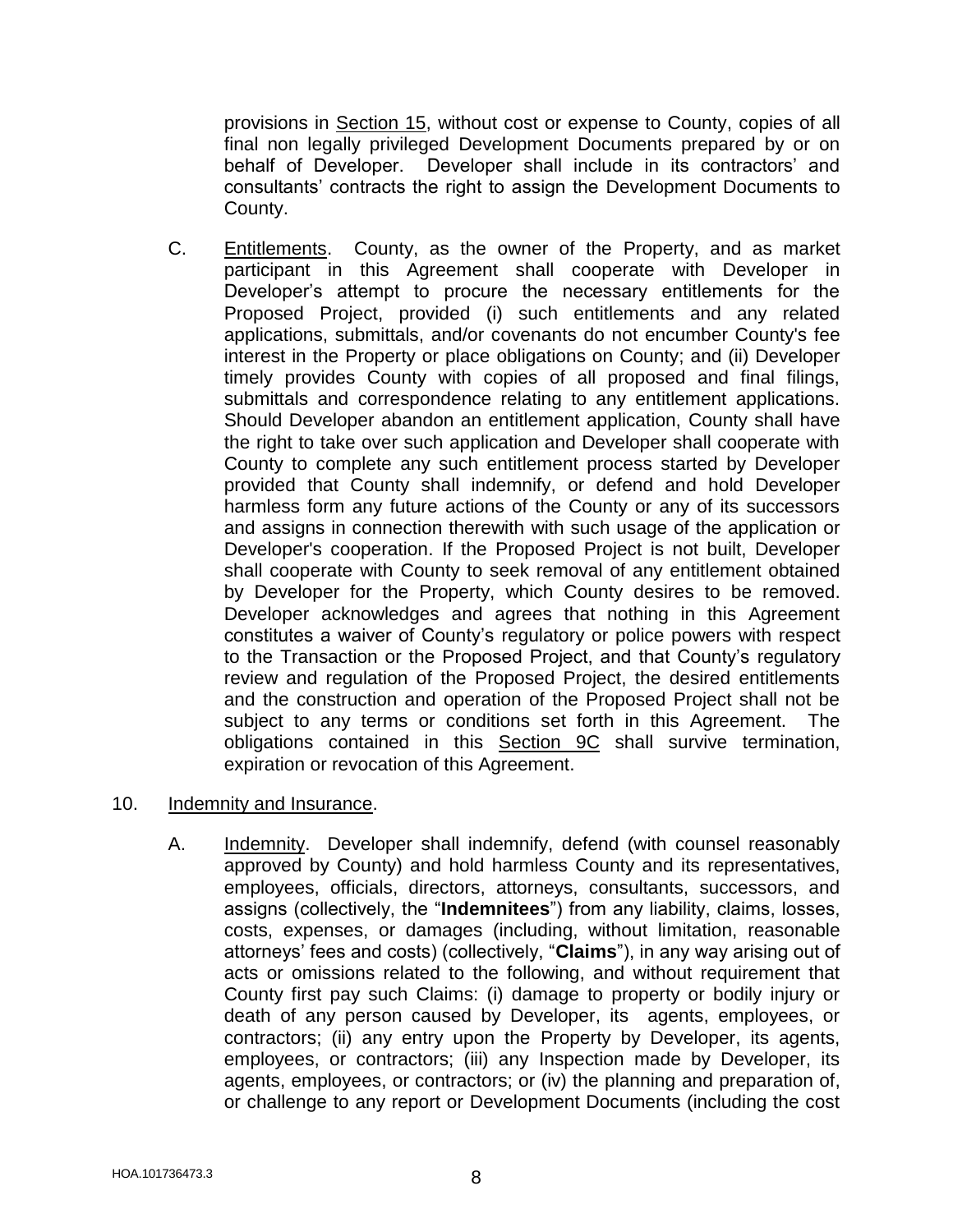of such reports or Development Documents), except to the extent such Claims arise solely from the gross negligence or willful misconduct of any Indemnitee. The obligations contained in this Section 10A shall survive the termination, expiration or revocation of this Agreement.

- B. Insurance. Prior to Developer's or its employees', contractors' or consultants' entry onto the Property, Developer shall provide County with evidence of insurance in the form and subject to the requirements set forth in the ROE.
- 11. Failure to Reach Agreement.

This Agreement is an agreement to enter into exclusive negotiations with respect to the Transaction. Each Party expressly reserves the right to decline to enter into any other agreement, if the Parties working in good faith fail to agree to terms satisfactory to all Parties with respect to the Transaction. Except as expressly provided in this Agreement, none of the Parties shall have any obligation, duty or liability hereunder in the event the Parties fail to timely agree upon and execute the Project Agreements. If the Parties have not executed the Project Agreements prior to the expiration or termination of this Agreement, then upon expiration or termination of this Agreement, any rights or interest that Developer may have under this Agreement shall cease without requiring any notice from County, and County shall have the right thereafter to use, develop (alone or with any other entity) or dispose of the Property as County shall determine appropriate in their sole and absolute discretion.

## 12. Termination, Default and Remedies.

- A. Right to Terminate. In addition to any other right of termination set forth in this Agreement, either Party may terminate this Agreement upon thirty (30) days prior written notice to the other Party, if such terminating Party in good faith determines any of the following: (i) a successful consummation of the Transaction is not likely, (ii) the Proposed Project is not feasible, (iii) the Proposed Project is not capable of being financed in a commercially reasonable manner, or (iv) the Proposed Project is not likely to be developed and constructed in a timely manner.
- B. Breach. The occurrence of any one or more of the following events shall constitute a breach under this Agreement (each a "**Breach**"):
	- i. The failure of a Party to perform any obligation, or to comply with any covenant, restriction, term, or condition of this Agreement;
	- ii. The failure of a Party to meet the milestones set forth in the Schedule of Performance; or
	- iii. Any material representation or warranty made by a Party proves to be false or misleading in any material respect at the time made.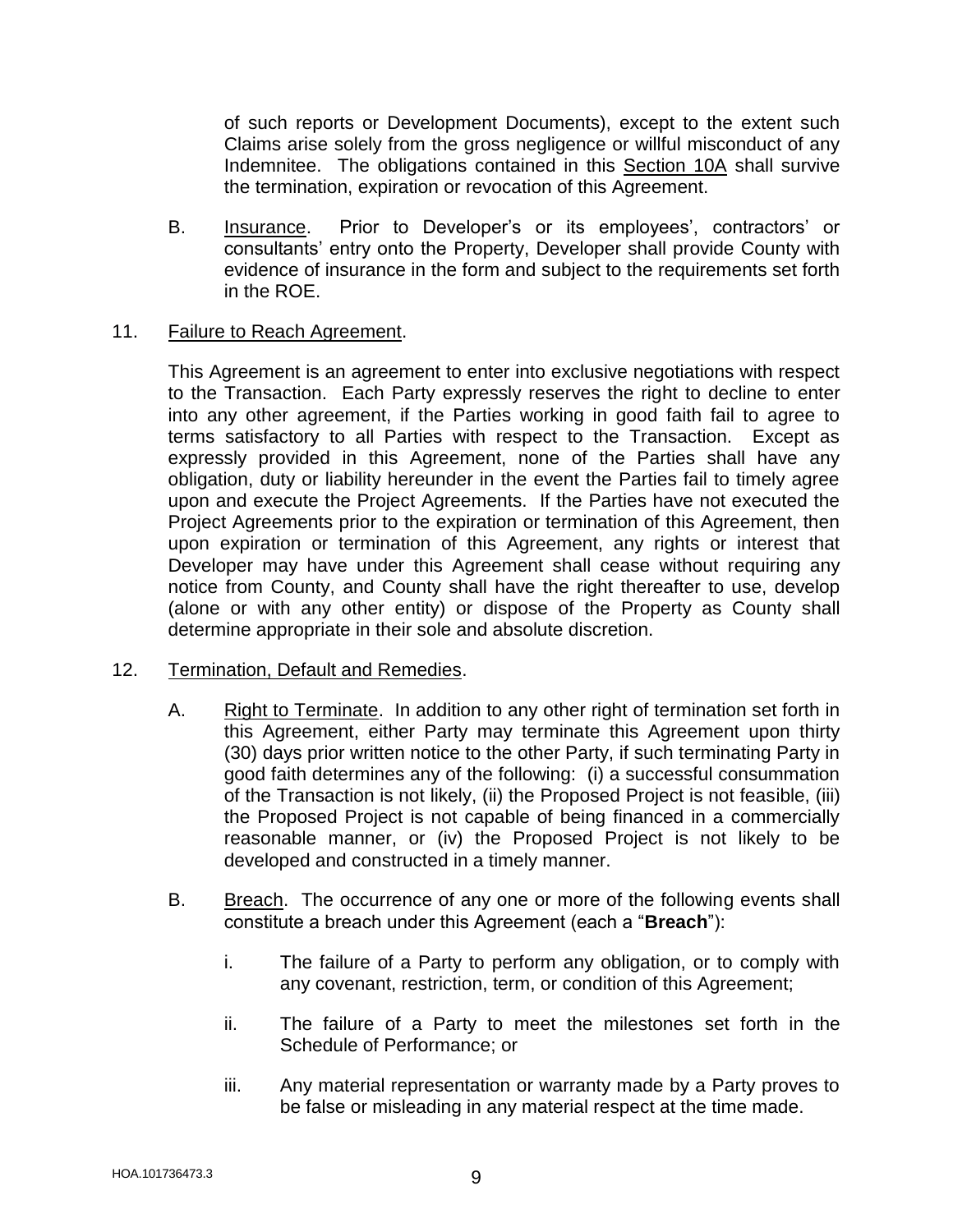- C. Default. A Breach shall become a default under this Agreement (each a "**Default**") if the Party committing the Breach fails to cure the Breach within the following time periods:
	- i. For all monetary Breaches, five (5) Business Days after receipt of written notice of monetary breach;
	- ii. For all non-monetary Breaches, twenty (20) Business Days after receipt of written notice ("**Cure Notice**") thereof from the aggrieved Party specifying such non-monetary Breach in reasonable detail, delivered in accordance with the provisions of this Agreement, where such non-monetary Breach could reasonably be cured within such twenty (20) Business Day period; or
	- iii. Where such non-monetary Breach could not reasonably be cured within such twenty (20) Business Day period, such reasonable additional time as is necessary to promptly and diligently complete the cure but in no event longer than forty (40) Business Days ("**Outside Date**"); provided that the breaching Party promptly commences to cure such non-monetary Breach after receiving the Cure Notice and thereafter diligently and continuously pursues completion of such cure.
- D. Unavoidable Delay. If a non-monetary Breach is due to an Unavoidable Delay, then the Party claiming the delay shall have the right to extend the Outside Date by a period equal to the duration of the Unavoidable Delay by written notice to the other Party. The duration of the Unavoidable Delay shall be deemed to commence only after written notice of such Unavoidable Delay is delivered to the other Party, provided that if written notice of such Unavoidable Delay is given within five (5) Business Days after the commencement of the delay, then the date of the commencement of the Unavoidable Delay shall be retroactive to the actual commencement date of the delay. A written notice of Unavoidable Delay must reasonably specify: (i) the nature of the delay; (ii) the date the delay commenced and (if not ongoing) ended; and (iii) the reason(s) such delay is an Unavoidable Delay. Upon the documentation of an Unavoidable Delay pursuant to this Section 12D, the Outside Date shall be delayed by the period of the Unavoidable Delay; provided, however, under no circumstances may the Outside Date be extended by more than a total of forty (40) Business Days as a result of Unavoidable Delay without the written consent of both Developer and County.
- E. Remedies. If any Default occurs, the non-defaulting Party shall have the right, but not the obligation, to avail itself of any one or more of the following remedies: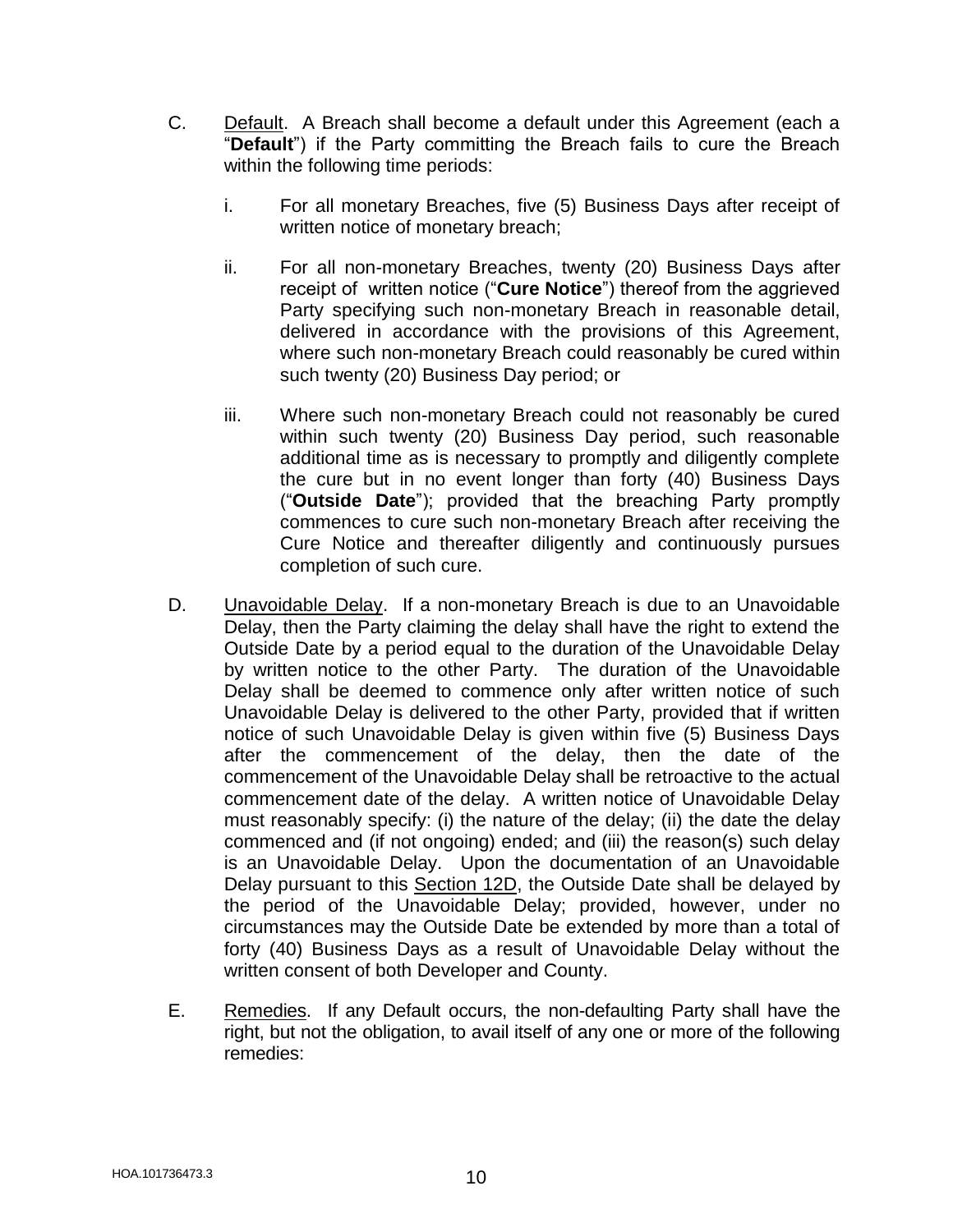- i. The non-defaulting Party may, at its sole election, terminate this Agreement upon not less than five (5) days prior written notice of termination provided to the defaulting Party.
- ii. Unless otherwise provided herein, in addition to the foregoing, the non-defaulting Party may exercise any right or remedy it has under this Agreement, or which is otherwise available at law or in equity or by statute. All rights, privileges and elections or remedies of the Parties are cumulative and not alternative to the extent permitted by law (including suit for damages) or in equity.
- F. Upon Termination of Agreement. Upon termination of this Agreement, (1) any rights or interest that Developer may have hereunder shall cease and County shall have the right thereafter to use, develop (alone or with any other entity) or dispose of the Property as County shall determine appropriate in their sole and absolute discretion; and (2) any rights or interest that County may have hereunder shall cease. In any event, the Development Documents shall become the property of County.

## 13. Entire Agreement; Amendments.

This Agreement, including all exhibits, constitutes the entire understanding among the Parties and supersedes all other agreements, oral or written, with respect to the subject matter herein. Additionally, this Agreement may not be amended except in writing signed by all of the Parties.

## 14. Covenant Against Discrimination.

Developer shall not discriminate against, nor segregate, in employment or the development, construction, sale, lease, sublease, transfer, use, occupancy, tenure, or enjoyment of all or portions of the Property, nor deny the benefits of or exclude from participation in, the Project and all activities of Developer in connection with the Property, any person, or group of persons, on account of race, color, religion, creed, national origin, ancestry, sex, sexual preference/orientation, marital status, age, disability, medical condition, Acquired Immune Deficiency Syndrome (AIDS), acquired or perceived, or retaliation for having filed a discrimination complaint.

## 15. Confidentiality.

A. Proprietary Documents. The Parties anticipate that during the Term each shall from time to time disclose and provide to the other certain proprietary reports, correspondence and other information related to the Project. Unless otherwise required by law, no Party shall disclose (except to its own and to the other Party's employees, officers, directors, agents, advisors, existing and prospective lenders, investors, counsel, and consultants) information regarding or related to the Proposed Project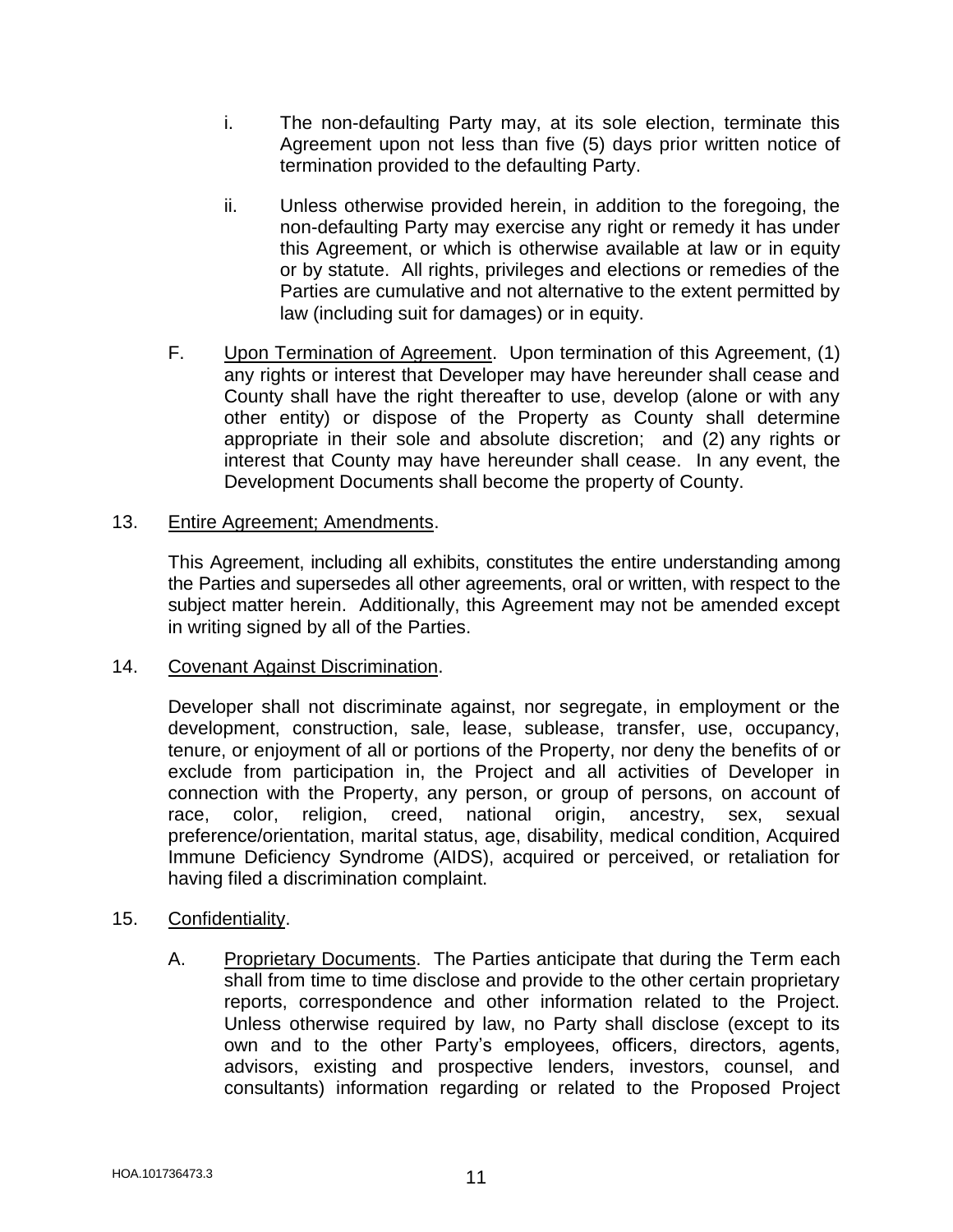which is not already public and which has been delivered to such Party pursuant to the terms hereof.

B. Public Disclosure. Notwithstanding the foregoing Section 15A, Developer acknowledges and agrees that County, as a government agency, (i) is subject to broad disclosure obligations under applicable law, including the Public Records Act, and (ii) hold County Board meetings which are open to the public and at which information concerning the Proposed Project may be disclosed including reports to the County Board describing the Proposed Project, and including any documents to be approved by the County Board. Nothing in this Agreement shall prohibit any disclosure required by law.

#### 16. Compliance with Laws.

During the Term, Developer, at its expense, shall comply with all applicable federal, state and local laws, ordinances, regulations, rules and orders with respect to the subject matter of this Agreement.

#### 17. Successors and Assigns.

This Agreement shall be binding on and inure to the benefit of the Parties and their respective permitted successors and assigns.

#### 18. Notices.

All notices shall be in writing and either (a) personally served at the appropriate address (including by means of professional messenger service or recognized overnight delivery service, provided that any such delivery is confirmed by written receipts signed on behalf of the receiving Party or by adequate proof of service) or (b) deposited in the United States mail, postage prepaid, certified or registered mail, return receipt requested, addressed to the appropriate addressee and shall be deemed received and effective on the day such notice is actually received if received before 5:00 p.m. on a regular business day, or on the following business day if received at any other time. All addresses of the Parties for receipt of any notice to be given pursuant to this Proposed Project are as follows: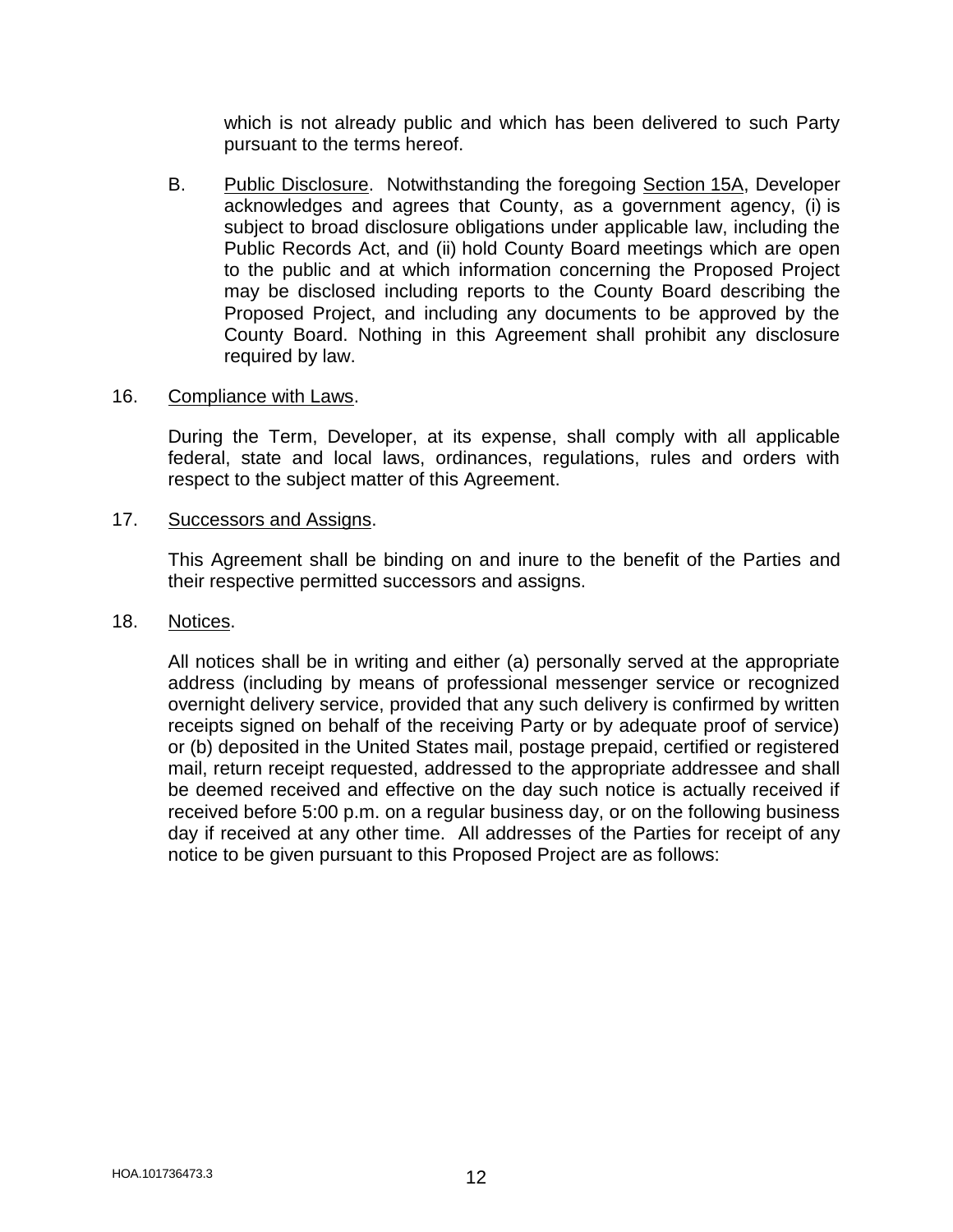To the County: Chief Executive Officer Attn: Sachi A. Hamai Kenneth Hahn Hall of Administration, Room 754 500 West Temple Street Los Angeles, CA 90012

Community Development Commission of the County of Los Angeles 700 West Main Street Alhambra, CA 91801 Attention: Director Community and Economic Development Division

With a copy to:

Office of the County Counsel County of Los Angeles 500 West Temple St., 6<sup>th</sup> Floor Los Angeles, CA 90012-2932 Attention: Behnaz Tashakorian/Tiffani Shin Email: btashakorian@counsel.lacounty.gov/tshin@counsel.lacounty.gov

To the Developer:

Bridge Housing Corporation 1301 Dove Street, Ste. 920 Newport Beach, CA 92660 [NAME]

With a copy to:  $[$ 

- 19. Interpretation.
	- A. Construction. This Agreement shall be construed in accordance with its fair meaning, and not strictly for or against either Party.
	- B. Gender. When the context of this Agreement requires, (i) the neuter gender includes the masculine and feminine and any entity, and (ii) the singular includes the plural.
	- C. Section Headings. The headings of the Sections of this Agreement are inserted solely for convenience of reference and are not intended to govern, limit or aid in the construction of any term or provision hereof. Unless otherwise explicitly provided, all references to "Sections" are respectively to articles or sections of this Agreement.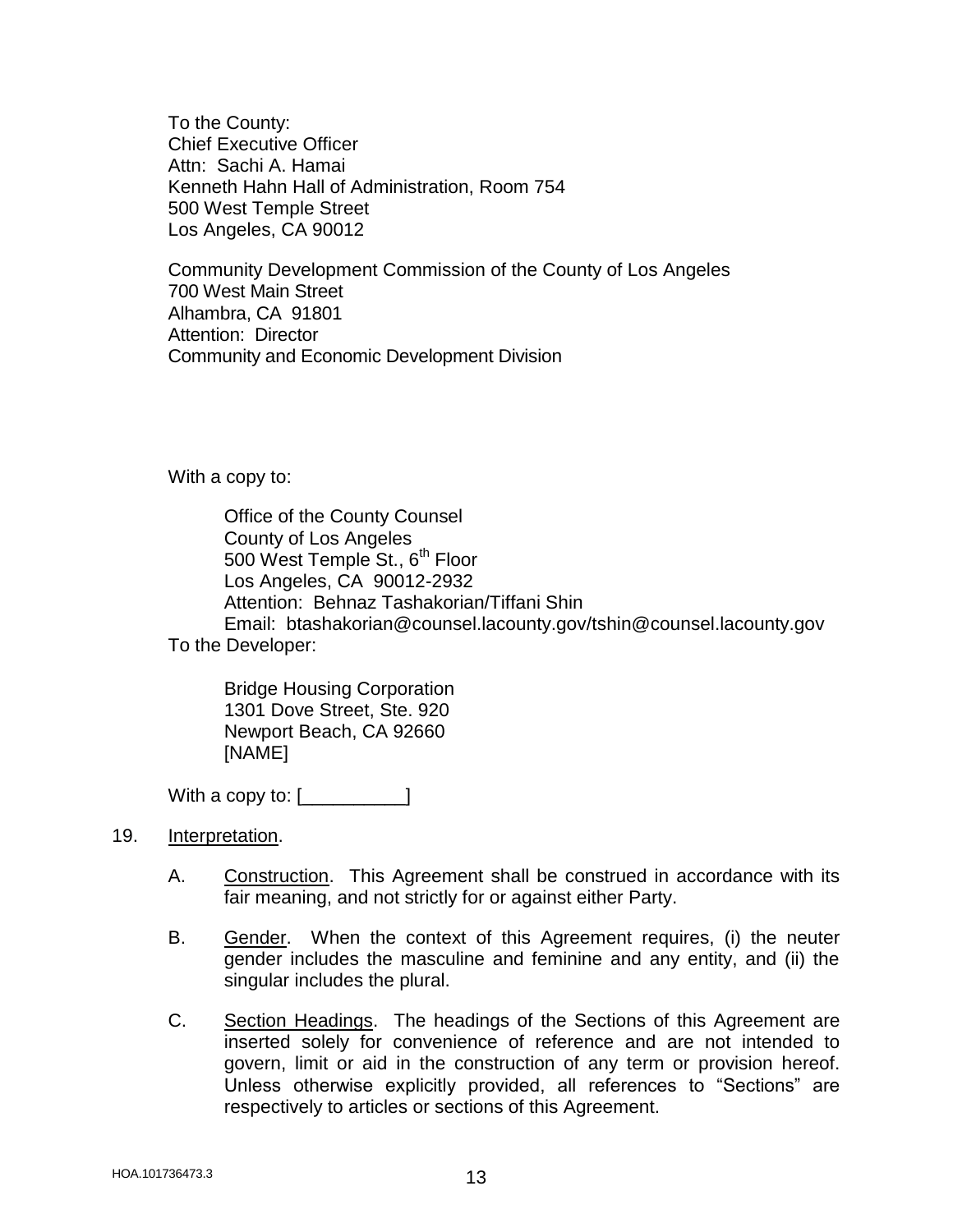- D. Interpretation. The word "including" shall be construed as though the words "but not limited to" were, in each case, appended thereafter, and shall not be deemed to create a limitation to the list that follows "including."
- E. Incorporation of Recitals. The Recitals of this are incorporated herein by reference.
- F. Exhibits. All references in this Agreement to exhibits shall be construed as though the words "hereby made a part hereof and incorporated herein by this reference" were, in each case, appended thereto. In the event of a conflict between this Agreement and any of the exhibits attached hereto, the terms of this Agreement shall govern.
- G. No Third-Party Beneficiaries. Except as expressly set forth in this Agreement, no parties other than the Parties and their successors and assigns, shall be a beneficiary of the rights conferred in this Agreement, and no other party shall be deemed a third-party beneficiary of such rights.
- H. Severability. If (i) any provision of this Agreement is held by a court of competent jurisdiction as to be invalid, void or unenforceable and (b) the invalidity or unenforceability of such a provision does not deny a Party the material benefit of this Agreement, then the remainder of this Agreement which can be given effect without the invalid provision shall continue in full force and effect and shall in no way be impaired or invalidated.
- I. No Partnership. Nothing in this Agreement shall be deemed or construed as creating a partnership, joint venture, or association between the Parties, or cause either Party to be responsible in any way for the debts or obligations of the other Party.
- J. No Assignment by Developer. The Parties acknowledge and agree that County has entered into this Agreement in reliance on Developer's unique abilities to develop the Project; consequently, Developer shall have no right to assign its rights or duties under this Agreement.
- K. Prevailing Party. In the event that either Party to this Agreement brings an action to enforce the terms of this Agreement or declare the Party's rights under this Agreement, each Party shall bear its own costs and expense, including attorneys' fees, regardless of prevailing Party.

## 20. Limitations of this Agreement

This Agreement does not constitute a commitment of any kind by County regarding the sale, transfer, or development of all or any part of the Property. Execution of this Agreement by County is merely an agreement to enter into a period of exclusive negotiations according to the terms hereof, reserving final discretion and approval by the County Board as to any Project Agreements and all proceedings and decisions in connection therewith.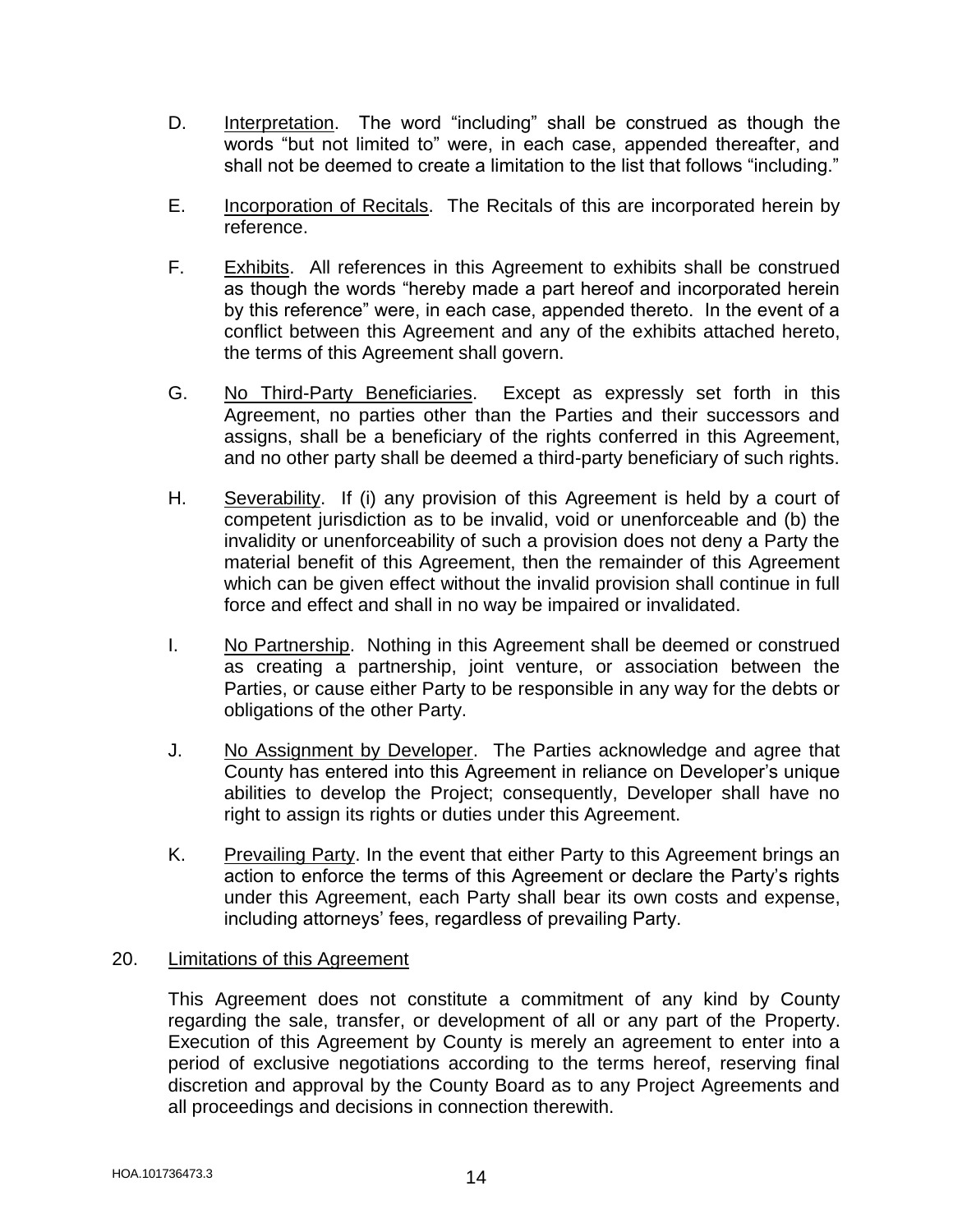*(Signature Page to Follow)*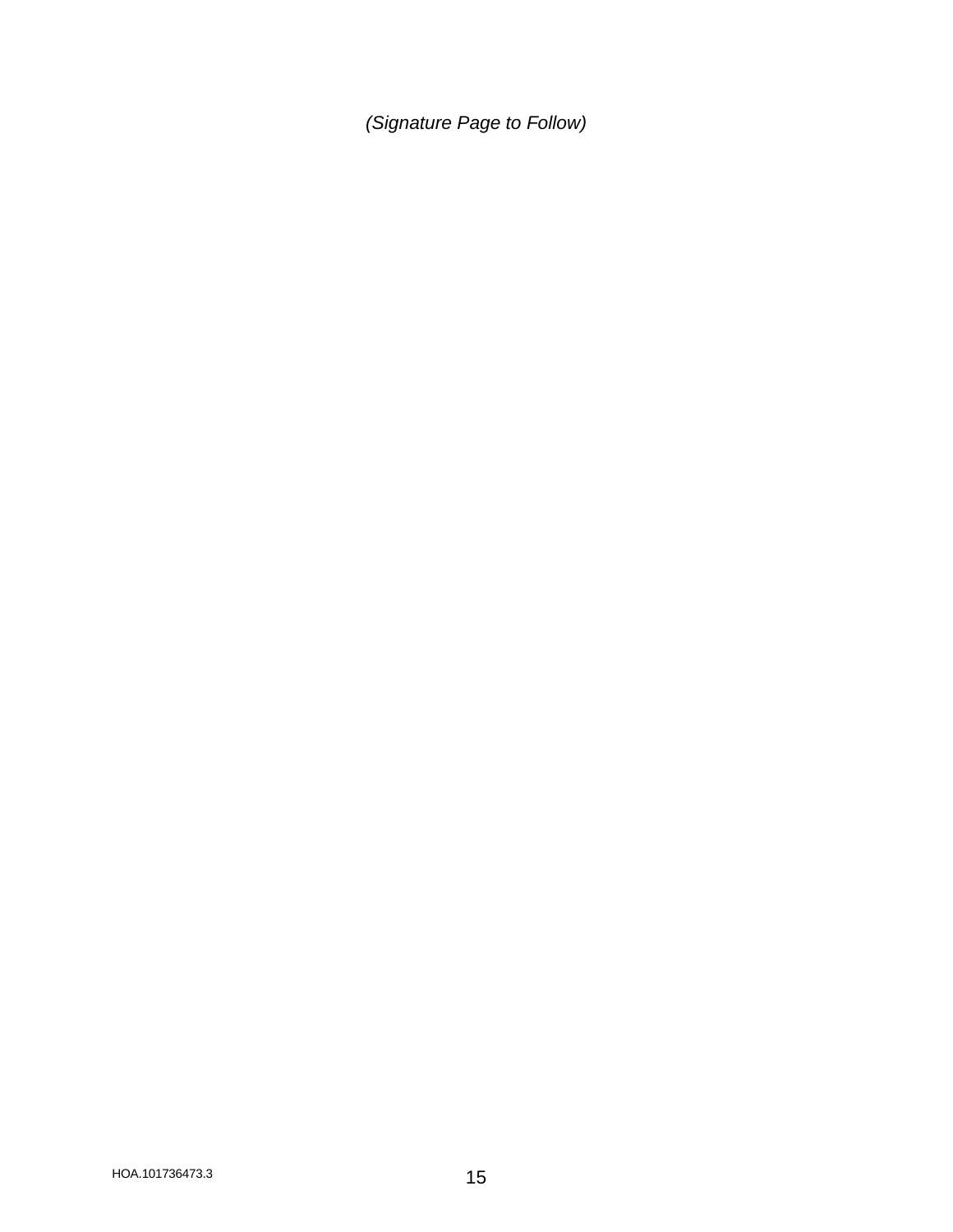IN WITNESS WHEREOF, the Parties hereto have executed this Agreement as of the date and year first above written.

# **COUNTY OF LOS ANGELES**

By: \_\_\_\_\_\_\_\_\_\_\_\_\_\_\_\_\_\_\_\_\_\_\_\_\_ \_\_\_\_\_\_\_\_\_\_\_\_\_\_\_\_\_\_

Monique King-Viehland **Date** Date Executive Director Community Development Commission of the County of Los Angeles

## **APPROVED AS TO FORM:**

Mary C. Wickham County Counsel

 $\mathsf{By:}\_$ 

Behnaz Tashakorian Date Senior Deputy County Counsel

**DEVELOPER:**

President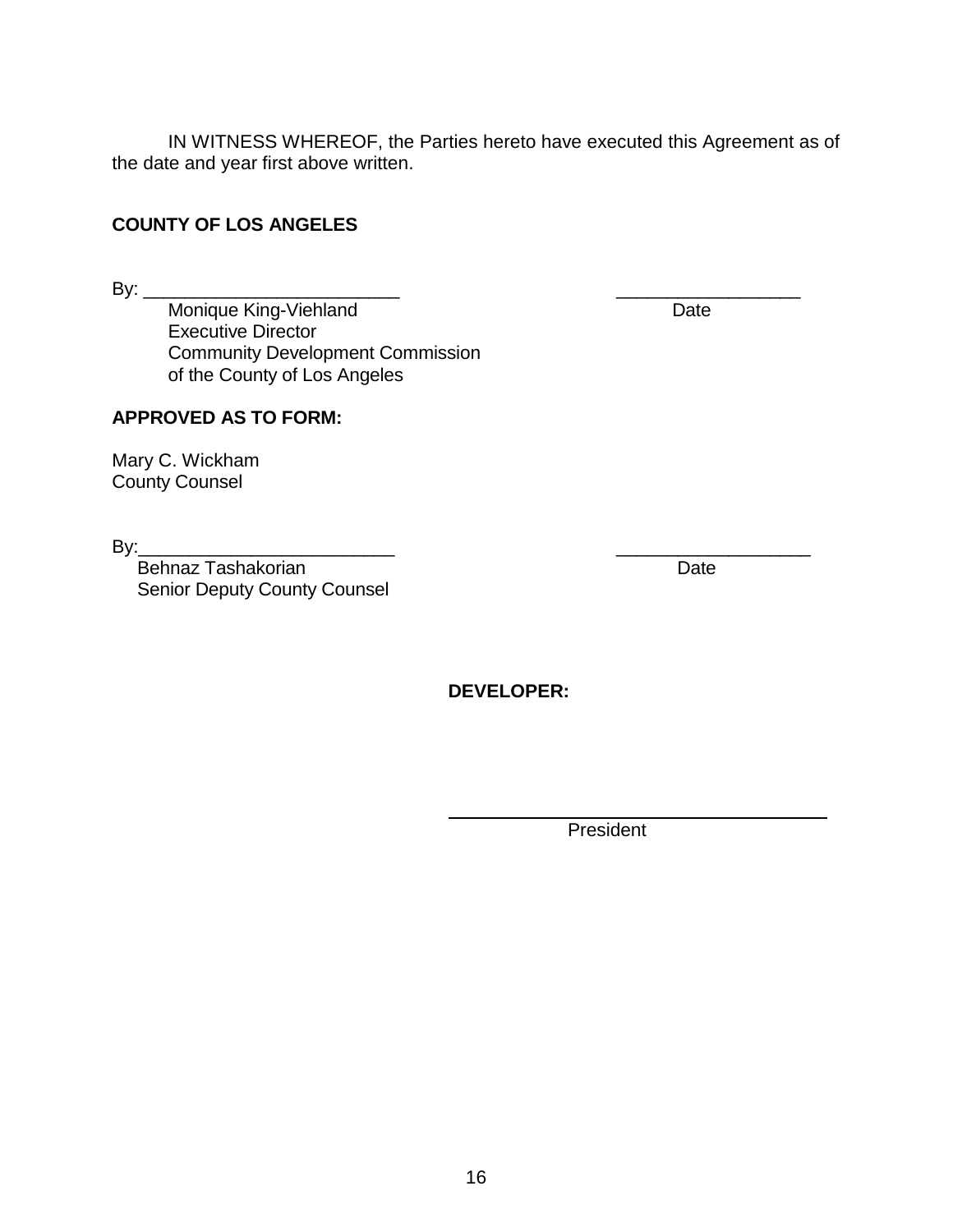# **EXHIBIT A**

# **Depiction of Property**

A portion of the property made up of Assessor Parcels: 6032-012-001, 6032-012-002, 6032-012-003, 6032-012-004, 6032-012-005, 6032-012-006, 6032-012-904, 6032-012-905, 6032-013-002, 6032-013-003, 6032-013-004, 6032-013-005, 6032-013-006, 6032-013-007, 6032-013-008, and 6032-013-905

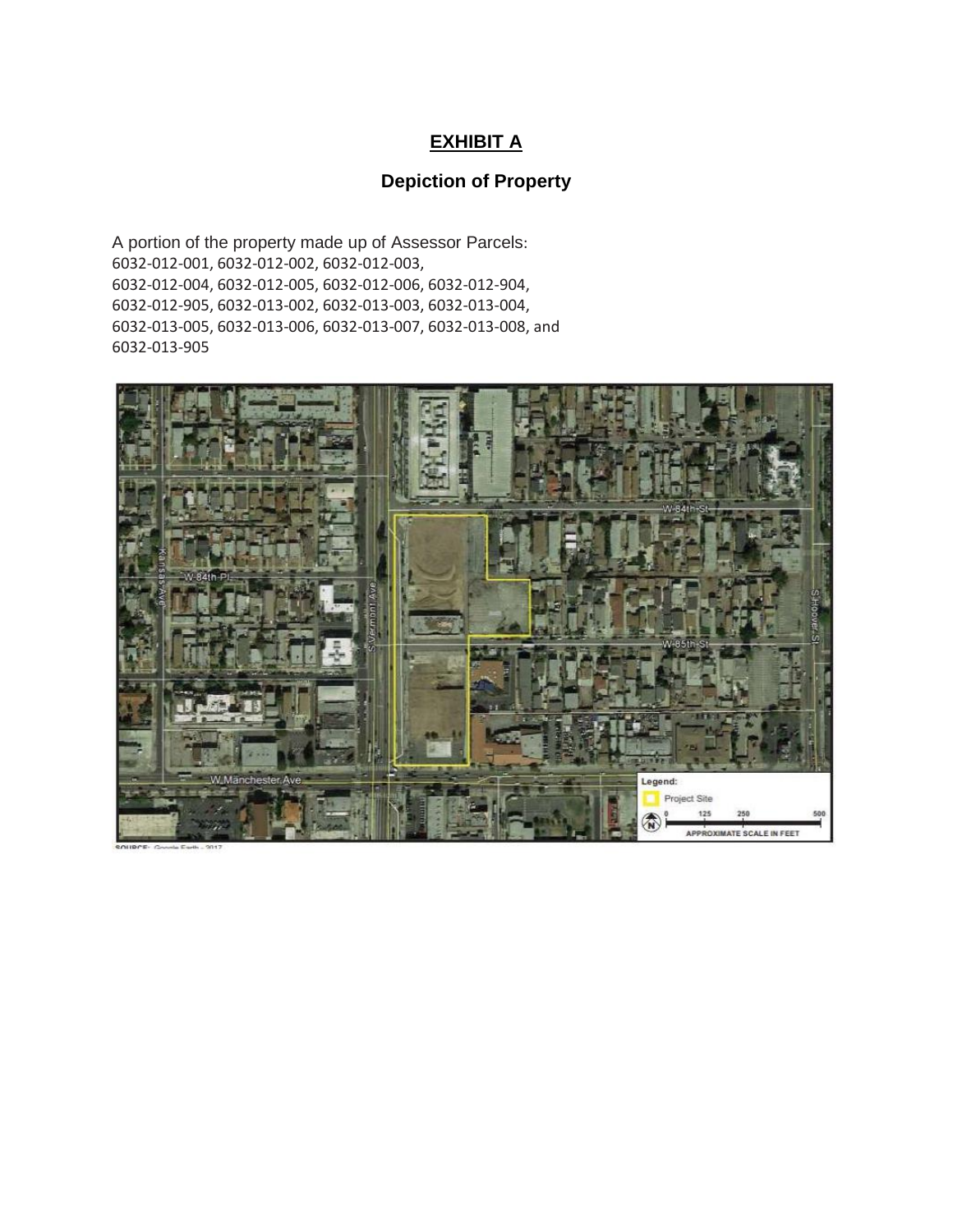# **EXHIBIT B**

# **Preliminary Design Concept Plan**

# **For the Project**

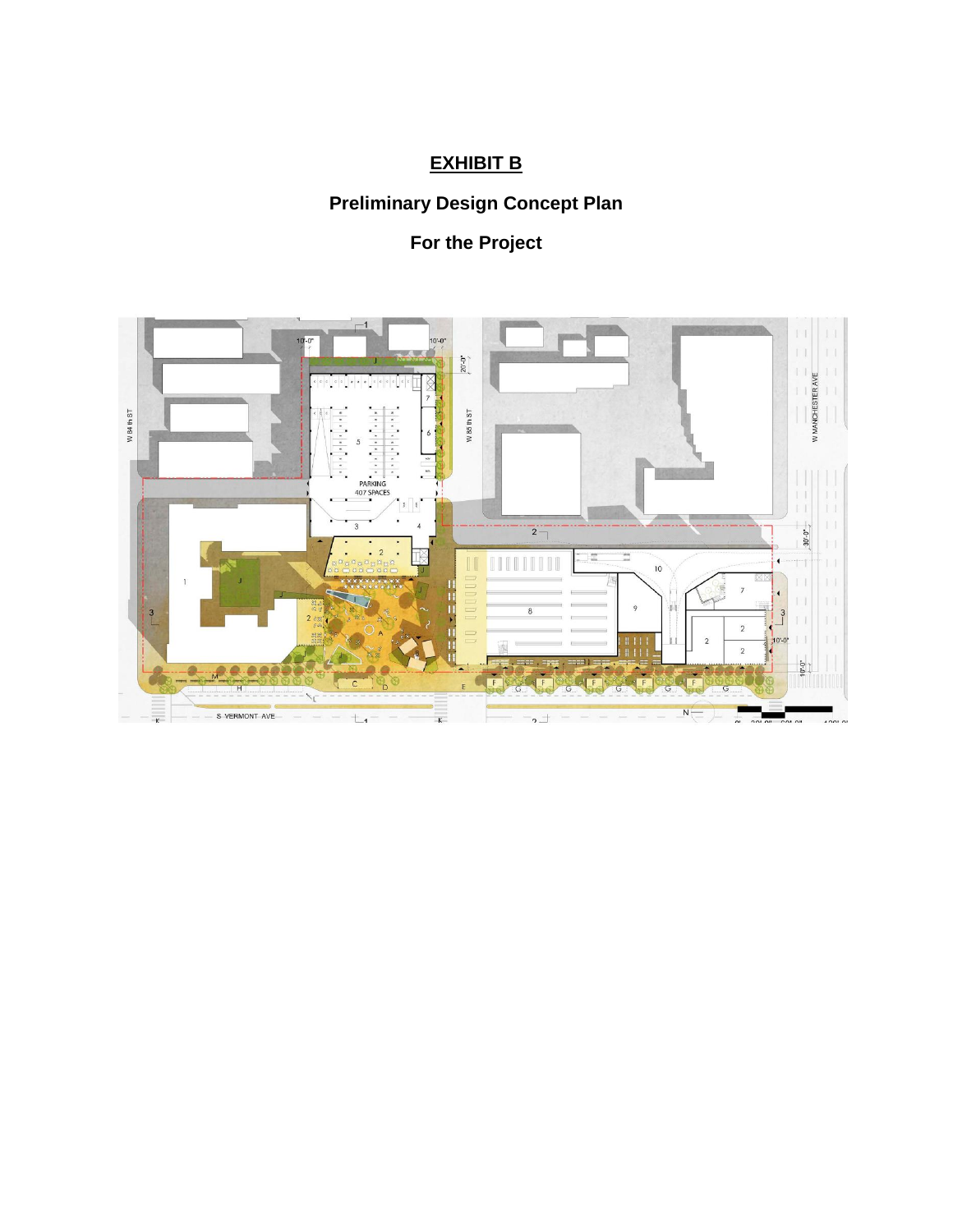# **EXHIBIT C**

# **Schedule of Performance**

| 1. | Developer shall submit to the County Project<br>necessary for County to<br>Plans<br>make<br>appropriate findings pursuant to CEQA and<br>Design Review Process. Developer shall bear<br>all costs and expenses associated with the<br>preparation and certification of any required<br>environmental documents (including<br>an<br>Environmental Impact Report, if required by<br>CEQA) and of the Project Plans.                                                                                                                                                                                                                                                                                                                   | Within Sixty (60) days of the<br><b>Effective Date.</b>                                                         |
|----|-------------------------------------------------------------------------------------------------------------------------------------------------------------------------------------------------------------------------------------------------------------------------------------------------------------------------------------------------------------------------------------------------------------------------------------------------------------------------------------------------------------------------------------------------------------------------------------------------------------------------------------------------------------------------------------------------------------------------------------|-----------------------------------------------------------------------------------------------------------------|
| 2. | Developer shall submit to the County project<br>financial information (the "Project Financial<br>Information") that shall include: (1) an estimate<br>of development costs, including construction<br>and non-construction costs, such as the<br>proposed ground lease for the County land; (3)<br>a description of the proposed method of<br>financing; (4) a proposed construction and<br>operating pro forma which identifies all sources<br>and uses of funds; (5) evidence that Developer<br>has the financial resources necessary for<br>development of the Proposed Project, such as<br>preliminary loan approvals and/or audited<br>financial statements, or other form of evidence<br>reasonably acceptable to the County. | Within Sixty (60) days of the<br><b>Effective Date.</b>                                                         |
| 3. | The County will provide to the Developer its<br>evaluation (the "Project Evaluation") of the<br>Project Plans and Project Financial Information.<br>The Project Evaluation shall indicate the<br>County's preliminary determinations as to the<br>appropriate level of review under CEQA.                                                                                                                                                                                                                                                                                                                                                                                                                                           | Within Thirty (30) days of<br>the date of receipt of the<br>Project Plans and Project<br>Financial Information. |
| 4. | Pursuant to the Right-of-Entry Agreement,<br>Developer may conduct inspections, tests,<br>surveys, and other analyses ("Inspections") as<br>Developer and County deem reasonably<br>necessary to determine the condition of the<br>Proposed Properties or<br>the feasibility of                                                                                                                                                                                                                                                                                                                                                                                                                                                     | Within the One Hundred<br>Eighty (180) day ENA Term.                                                            |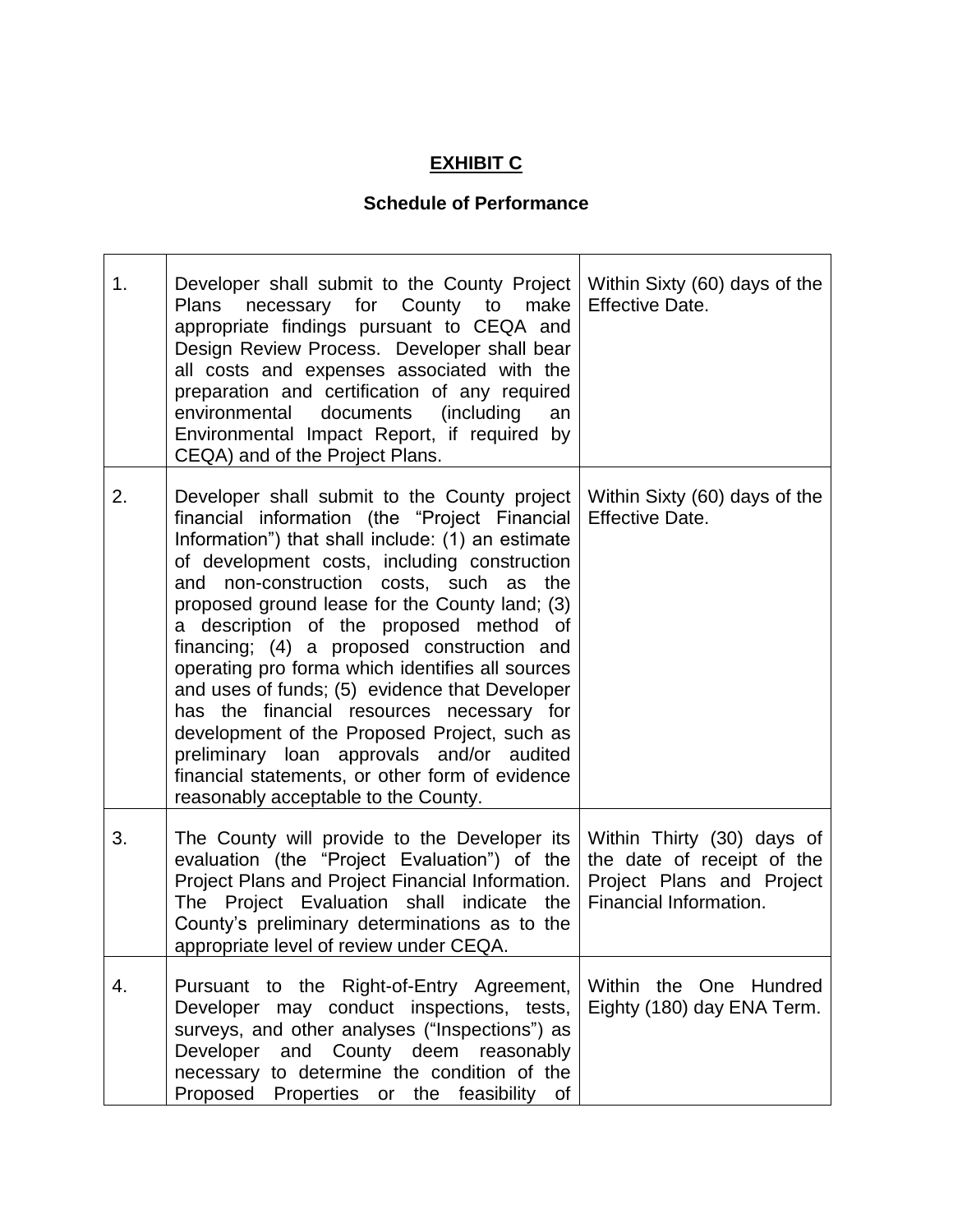|    | designing, developing, constructing<br>and<br>financing the Project and shall complete such<br>Inspections as promptly as reasonably<br>possible.                                                                                                                                                                                                                                                                                                                                                               |                                                                                 |
|----|-----------------------------------------------------------------------------------------------------------------------------------------------------------------------------------------------------------------------------------------------------------------------------------------------------------------------------------------------------------------------------------------------------------------------------------------------------------------------------------------------------------------|---------------------------------------------------------------------------------|
| 5. | Based on the information submitted by<br>Developer and the Project Evaluation, the<br>Parties shall negotiate and finalize the terms of<br>a Disposition and Development Agreement and<br>shall process any CEQA review documents as<br>may be necessary. Developer shall bear all<br>costs and expenses associated with the<br>preparation and certification of any required<br>environmental documents<br>(including)<br>an<br>Environmental Impact Report, if required by<br>CEQA) and of the Project Plans. | Ninety (90) days<br>after<br>Project Evaluation<br>is<br>provided to Developer. |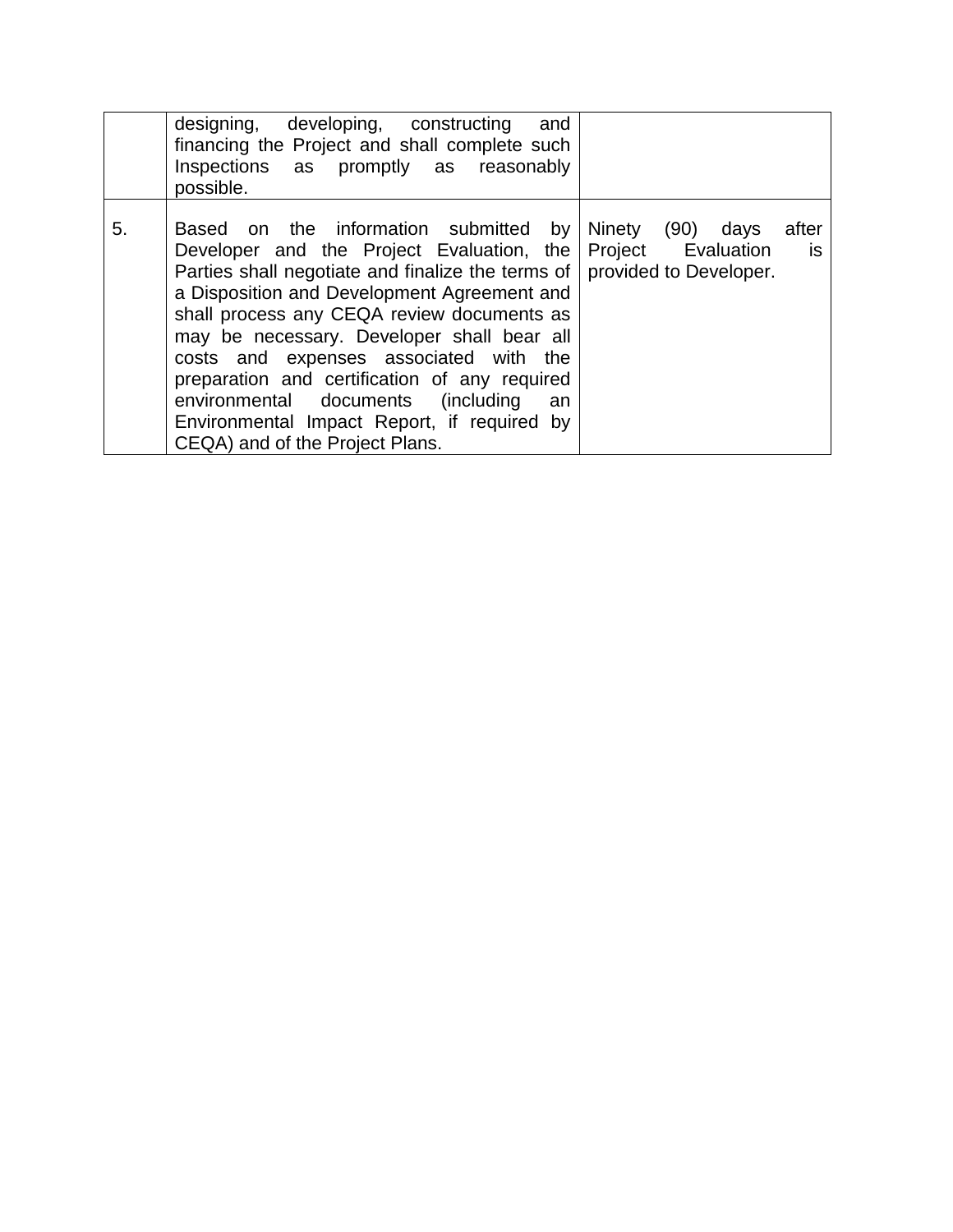# **EXHIBIT D**

# **Form of Right of Entry Agreement**

This Right of Entry Permit ("Permit") is made and entered into this \_\_\_\_ day of \_\_\_\_\_\_\_\_, 2016, by and between the County of Los Angeles a public body corporate and politic ("County"), and \_\_\_\_\_\_\_\_\_\_\_\_\_\_\_\_\_\_\_\_\_\_\_ ("Permittee"). County and Permittee agree as follows:

- 1. PREMISES: Permittee, after execution by County, is hereby granted permission to enter County property identified as County Assessor's Parcel Numbers ("APN") \_\_\_\_\_\_\_\_\_\_\_, also known as \_\_\_\_\_\_\_\_\_\_\_\_\_\_\_\_\_\_\_\_\_\_\_\_\_\_\_\_\_\_, as described in Exhibit "A", attached hereto and incorporated herein by this reference ("Premises"). Entry constitutes acceptance by Permittee of all conditions and terms of this Permit.
- 2. PURPOSE: The sole purpose of this Permit is to allow Permittee and its subcontractors to enter the Premises to conduct \_\_\_\_\_\_\_\_\_\_\_\_\_\_\_\_\_\_\_\_\_\_\_\_\_\_\_\_\_\_\_\_
- 3. TERM: The term of this Permit shall be for a period of months, commencing upon the date that County executes this Permit. This Permit shall terminate \_\_\_\_\_\_\_\_\_\_ months after the Commencement Date. The hours of operation for this Permit shall be between 8:00 a.m. and 5:00 p.m. The term may be extended by mutual agreement in writing between Permittee and County.
- 4. CONSIDERATION: Consideration for this Permit shall be Permittee's faithful performance of its obligations under this Permit.
- 5. ADDITIONAL CHARGES: Permittee agrees to pay any charges for utilities that may be required and for the safekeeping of the Premises for the prevention of any accidents as a result of the Permittee's activities thereon.
- 6. NOTICE: Notices desired or required to be given by this Permit or by any law now or hereinafter in effect may be given by enclosing the same in a sealed envelope, Certified Mail, Return Receipt Requested, addressed to the party for whom intended and depositing such envelope with postage prepaid in the U.S. Post Office or any substation thereof, or any public letter box, and any such notice and the envelope containing the same shall be addressed to Permittee as follows:



or such other place in California as may hereinafter be designated in writing by the Permittee. The Notices, Certificates of Insurance and Envelopes containing the same to County shall be addressed to: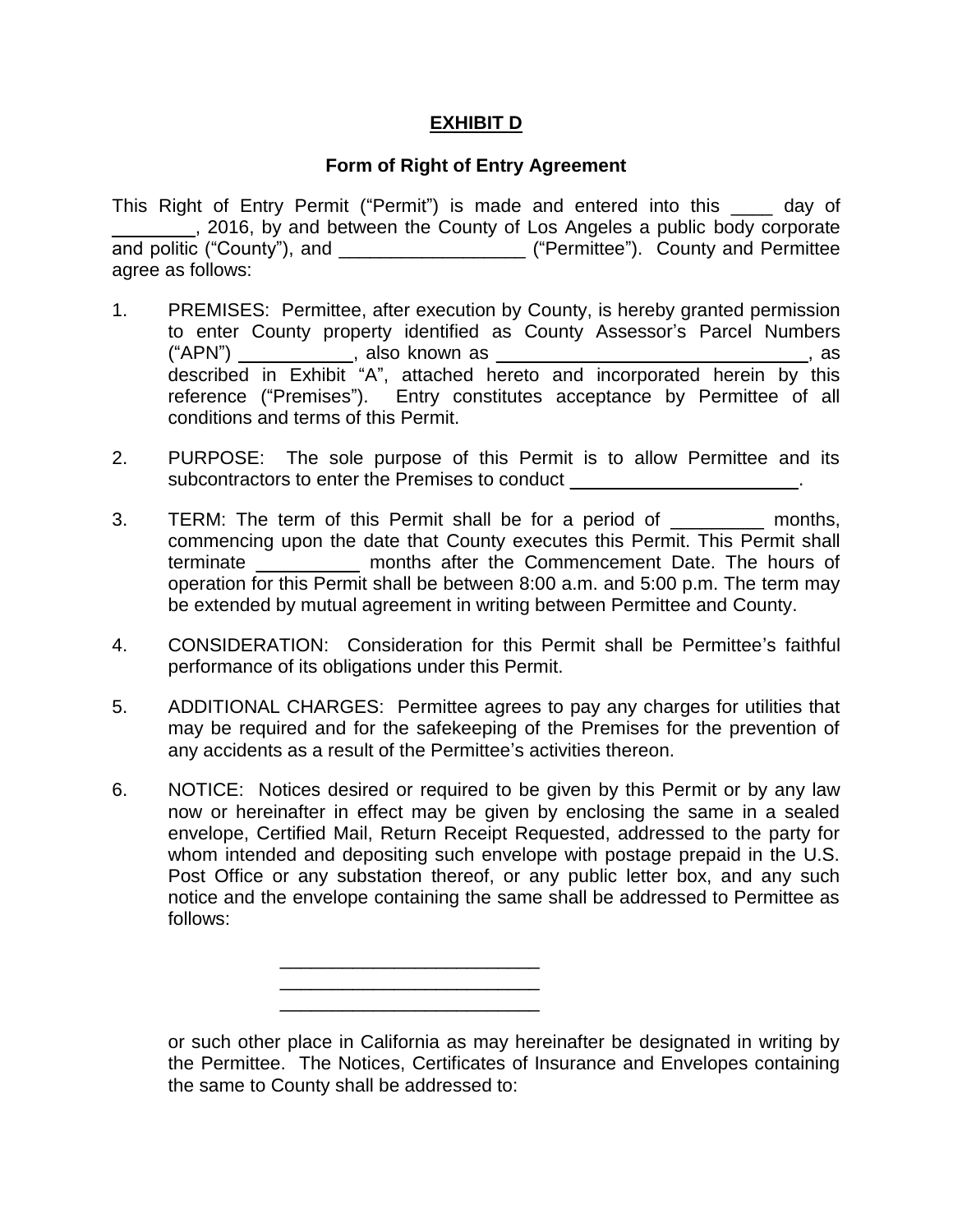Community Development Commission of the County of Los Angeles 700 West Main Street Alhambra, CA 91801 Attn: Director of Economic and Housing Development Fax No. (626) 943-3816

- 7. INDEMNIFICATION: Permittee agrees to indemnify, defend and save harmless County, the Community Development Commission of the County of Los Angeles ("CDC") Housing Authority of the County of Los Angeles ("Housing Authority") and the County of Los Angeles and their agents, elected and appointed officers and employees from and against any and all liability, expense, including defense costs and legal fees, and claims for damages of any nature whatsoever, including, but not limited to, bodily injury, death, personal injury, or property damage, including damage to County property, arising from or connected with Permittee's operations, or its services hereunder, including any Workers' Compensation suits, liability, or expense, arising from or connected with services performed by or on behalf of Permittee by any person pursuant to this Permit.
- 8. GENERAL INSURANCE REQUIREMENTS: While this permit is in effect, Permittee or its contractor shall, at its sole cost and expense, obtain and maintain in full force and effect throughout the term of this Permit, insurance, as required by County, in the amount and coverages specified on, and issued by insurance companies as described in Exhibit "B".

Notification of Incidents, Claims or Suits: Permittee shall report to County any accident or incident relating to Permittee's entry which involves injury or property damage which may result in the filing of a claim or lawsuit against Permittee and/or County in writing within three business days of occurrence.

- 9. RESERVED
- 10. RESERVED
- 11. OPERATIONAL RESPONSIBILITIES: Permittee shall:
	- a. Comply with and abide by all applicable rules, regulations and directions of County.
	- b. Comply with all applicable County ordinances and all State and Federal laws, and in the course thereof obtain and keep in effect all permits and licenses required to conduct the permitted activities on the Premises.
	- c. Maintain the Premises and surrounding area in a clean and sanitary condition to the satisfaction of County.
	- d. Conduct the permitted activities in a courteous and non-profane manner; operate without interfering with the use of the Premises by County.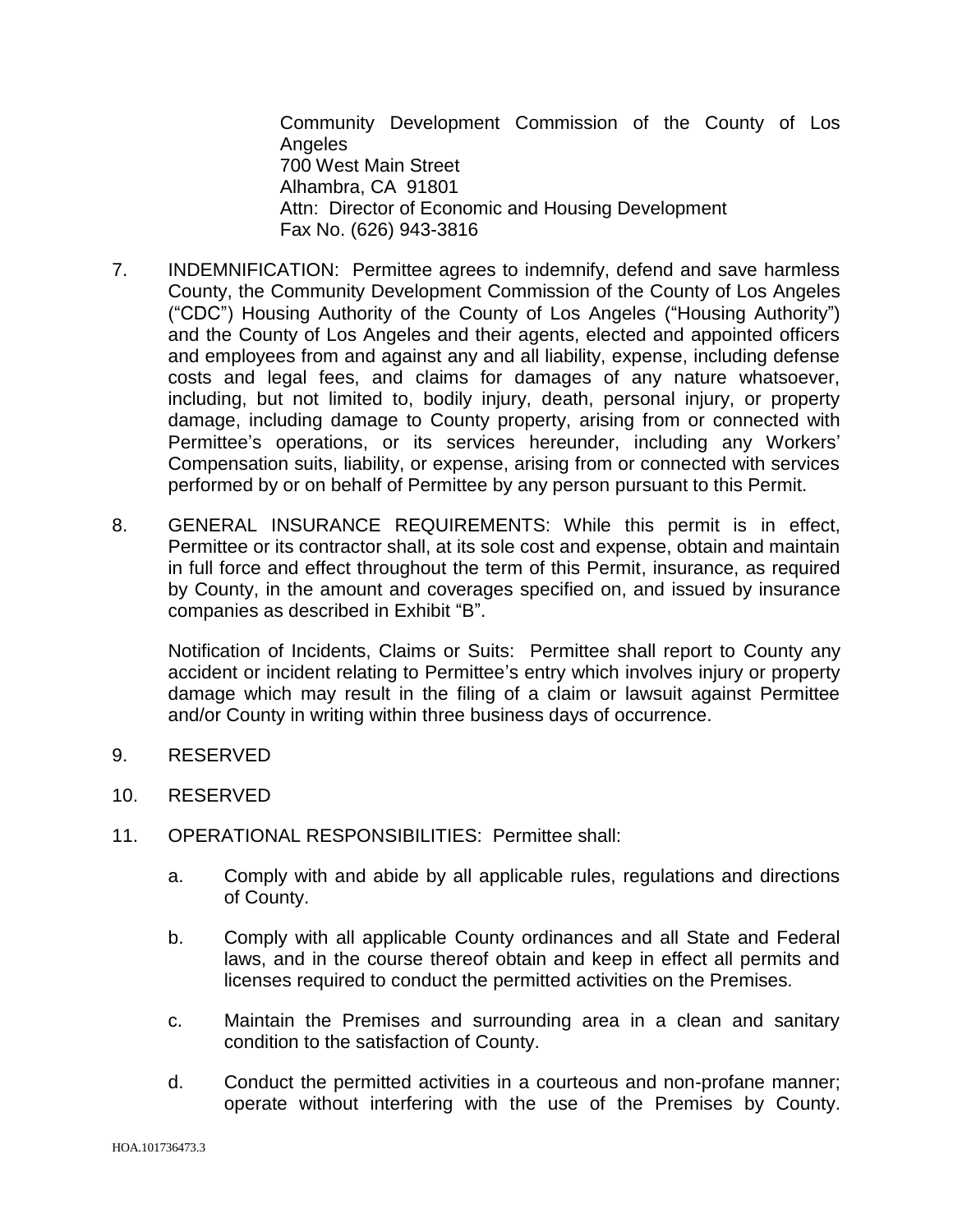County has the right to request Permittee to remove any agent, servant or employee who fails to conduct permitted activities in the manner heretofore described.

- e. Assume the risk of loss, damage or destruction to any and all fixtures and personal property belonging to Permittee that are installed or placed within the area occupied.
- f. Repair or replace any and all County property lost, damaged, or destroyed as a result of or connected with the conduct or activities of the Permittee. In the event utility services, including but not limited to sewer services, for the Premises are interrupted, Permittee shall promptly make repairs. Should Permittee fail to promptly make any and all repairs required by County during or following completion of Permittee's project, County may have repairs made at Permittee's cost and Permittee shall pay costs in a timely manner.
- g. Pay charges for installation and service costs for all utilities used for the conduct of the permitted activities, if needed.
- h. Except for the purpose described in Section 2, Permittee agrees to restore the Premises, prior to the termination of this Permit, and to the satisfaction of County, to the conditions that existed prior to the commencement of the permitted activities, excepting ordinary wear and tear or damage or destruction by the acts of God beyond the control of Permittee. This shall include removal of all rubbish and debris, as well as structures placed on the Premises by Permittee in order that the Premises will be neat and clean and ready for normal use by County on the day following the termination of this Permit. Should Permittee fail to accomplish this, County may perform the work and Permittee shall pay the cost.
- i. Allow County to enter the Premises at any time to determine compliance with the terms of this Permit, or for any other purpose incidental to the performance of the responsibilities of County.
- j. Provide all security devices required for the protection of the fixtures and personal property used in the conduct of the permitted activities from theft, burglary or vandalism, provided written approval for the installation thereof is first obtained from County.
- k. Prohibit all advertising signs or matter from display at the Premises, other than signs displaying the name of Permittee.
- l. Prohibit the sale of food.
- m. Keep a responsible representative of the Permittee available on the Premises during the times that Permittee is using said Premises for the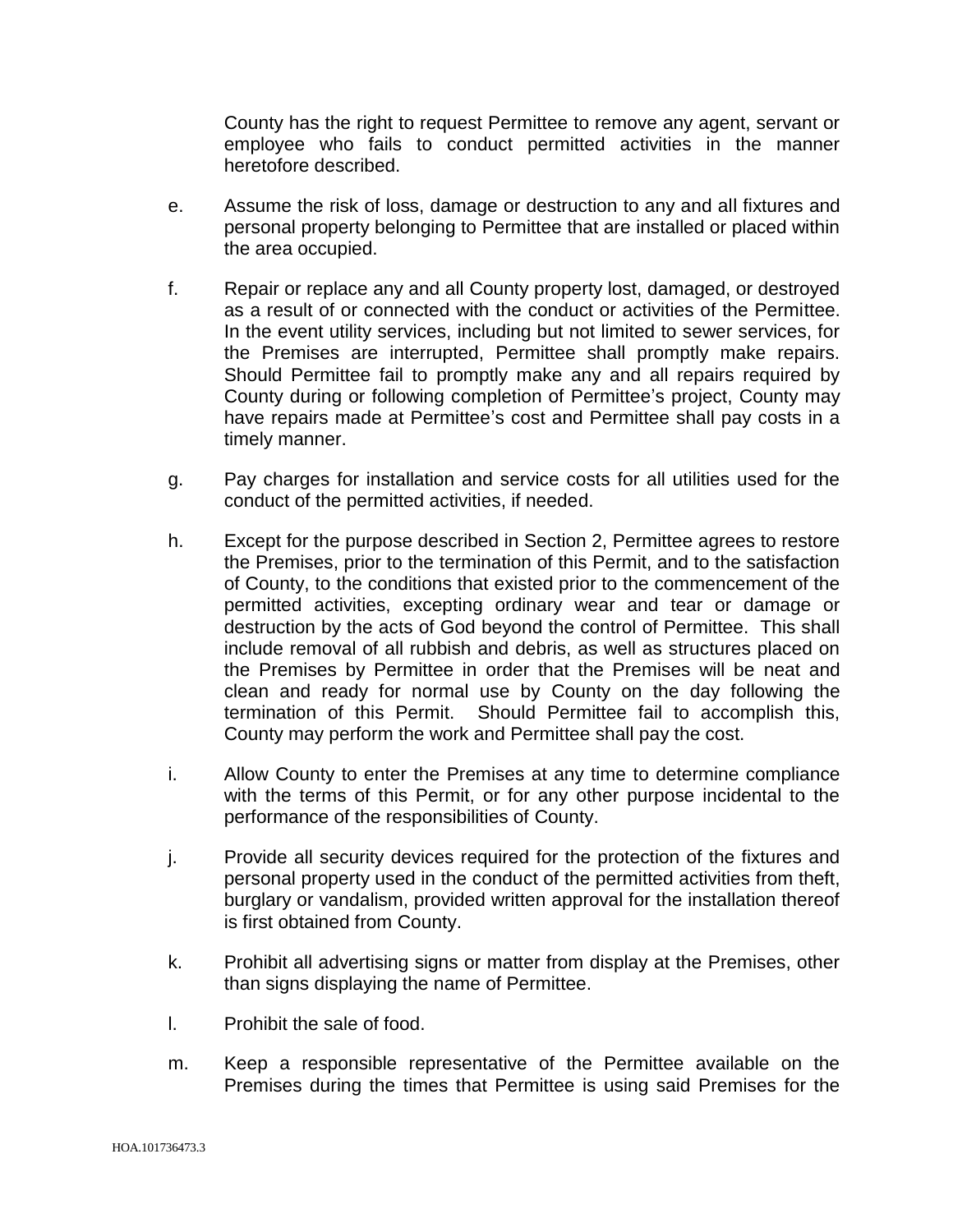purposes stated in Section 2 above. This person shall carry copies of this Permit for display upon request.

- n. Prior to entry onto the Premises pursuant to this Permit, notify County, in writing, of the times and dates the work or activity is to take place.
- o. Request permission of County to enter occupied portions of the Premises not less than twenty-four (24) hours in advance, together with a description of the nature and extent of activities to be conducted on the Premises.
- p. At Permittee's sole cost and expense, be responsible for the cost of repairing the parking lot, sidewalks, driveways, landscaping and irrigation systems on the Premises which may be damaged by Permittee or Permittee's agents, employees, invitees or visitors, during and/or following the construction of Permittee's project, to County's satisfaction. Said repairs shall include the restoration of said landscaping and rerouting of said irrigation systems affected by Permittee's work on the Premises, if necessary.
- 12. INDEPENDENT STATUS: This Permit is by and between County and Permittee and is not intended and shall not be construed, to create the relationship of agent, servant, employee, partnership, joint venture or association as between County and Permittee. Permittee understands and agrees to bear the sole responsibility and liability for furnishing Workers' Compensation benefits to any person for injuries arising from or connected with services performed on behalf of Permittee pursuant to this Permit.
- 13. EMPLOYEES: All references to the "Permittee" in the Permit are deemed to include the employees, agents, assigns, contractors, and anyone else involved in any manner in the exercise of the rights therein given to the undersigned Permittee.
- 14. LIMITATIONS: It is expressly understood that in permitting the right to use said Premises, no estate or interest in real property is being conveyed to Permittee, and that the right to use is only a nonexclusive, revocable and unassignable permission to enter the Premises in accordance with the terms and conditions of the Permit for the purpose of conducting the activities permitted herein.
- 15. ASSIGNMENT: This Permit is personal to Permittee, and in the event Permittee shall attempt to assign or transfer the same in whole or part all rights hereunder shall immediately terminate.
- 16. AUTHORITY TO STOP: In the event that an authorized representative of County finds that the activities being held on the Premises unnecessarily endanger the health or safety of persons on or near said property, the representative may require that this Permit immediately be terminated until said endangering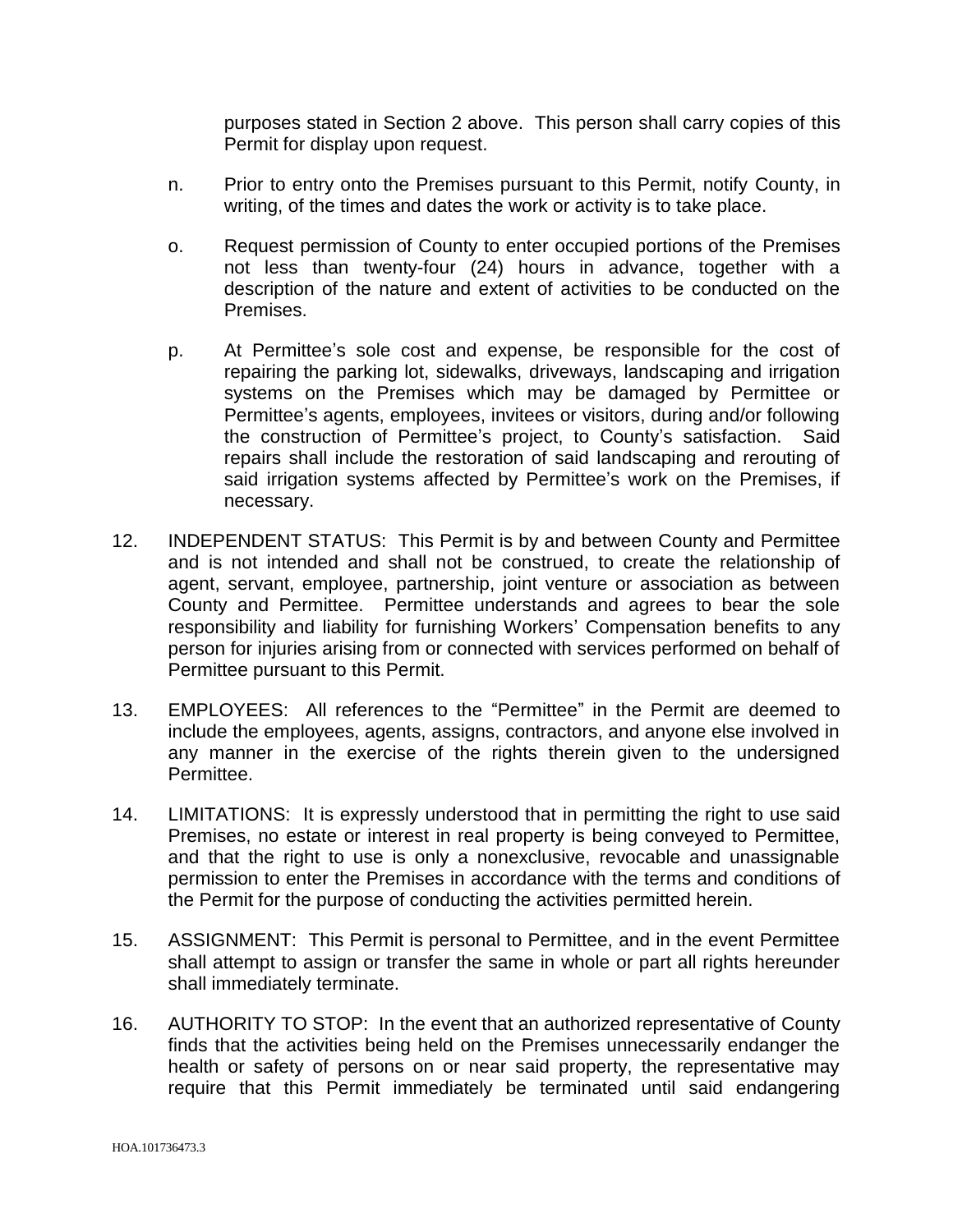activities cease, or until such action is taken to eliminate or prevent the endangerment.

- 17. DEFAULT: Permittee agrees that if default shall be made in any other terms and conditions herein contained, County may forthwith revoke and terminate this Permit.
- 18. ALTERATIONS AND IMPROVEMENTS: Permittee has examined the Premises and knows the condition thereof. Permittee accepts the Premises in the present state and condition and waives any and all demand upon County for alteration, repair, or improvement thereof. Permittee shall make no alteration or improvements to the Premises, except those identified in Section 2 hereof, without prior written approval from County, and any fixtures and/or personal property incidental to the purposes described in Section 2 hereof shall be removed by Permittee prior to the termination of this Permit, and in the event of the failure to do so, title thereto shall vest in County. All betterments to the Premises shall become the property of County upon the termination of this Permit.
- 19. COUNTY LOBBYIST ORDINANCE: Permittee is aware of the requirements of Chapter 2.160 of the Los Angeles County Code with respect to County Lobbyists as such are defined in Section 2.160.010 of said Code, and certifies full compliance therewith. Failure to fully comply shall constitute a material breach upon which County may terminate or suspend this Permit.
- 20. INTERPRETATION: Unless the context of this Permit clearly requires otherwise: (i) the plural and singular numbers shall be deemed to include the other; (ii) the masculine, feminine and neuter genders shall be deemed to include the others; (iii) "or" is not exclusive; and (iv) "includes and "including" are not limiting.
- 21. ENTIRE AGREEMENT: This Permit contains the entire agreement between the parties hereto, and no addition or modification of any terms or provisions shall be effective unless set forth in writing, signed by both County and Permittee.
- 22. TIME IS OF THE ESSENCE: Time is of the essence for each and every term, condition, covenant, obligation and provision of this Permit.
- 23. POWER AND AUTHORITY: The Permittee has the legal power, right and authority to enter into this Permit, and to comply with the provisions hereof. The individuals executing this Permit on behalf of any legal entity comprising Permittee have the legal power, right and actual authority to bind the entity to the terms and conditions of this Permit.
- 24. SURVIVAL OF COVENANTS: The covenants, agreements, representations and warranties made herein are intended to survive the termination of the Permit.

#### **PERMITTEE:**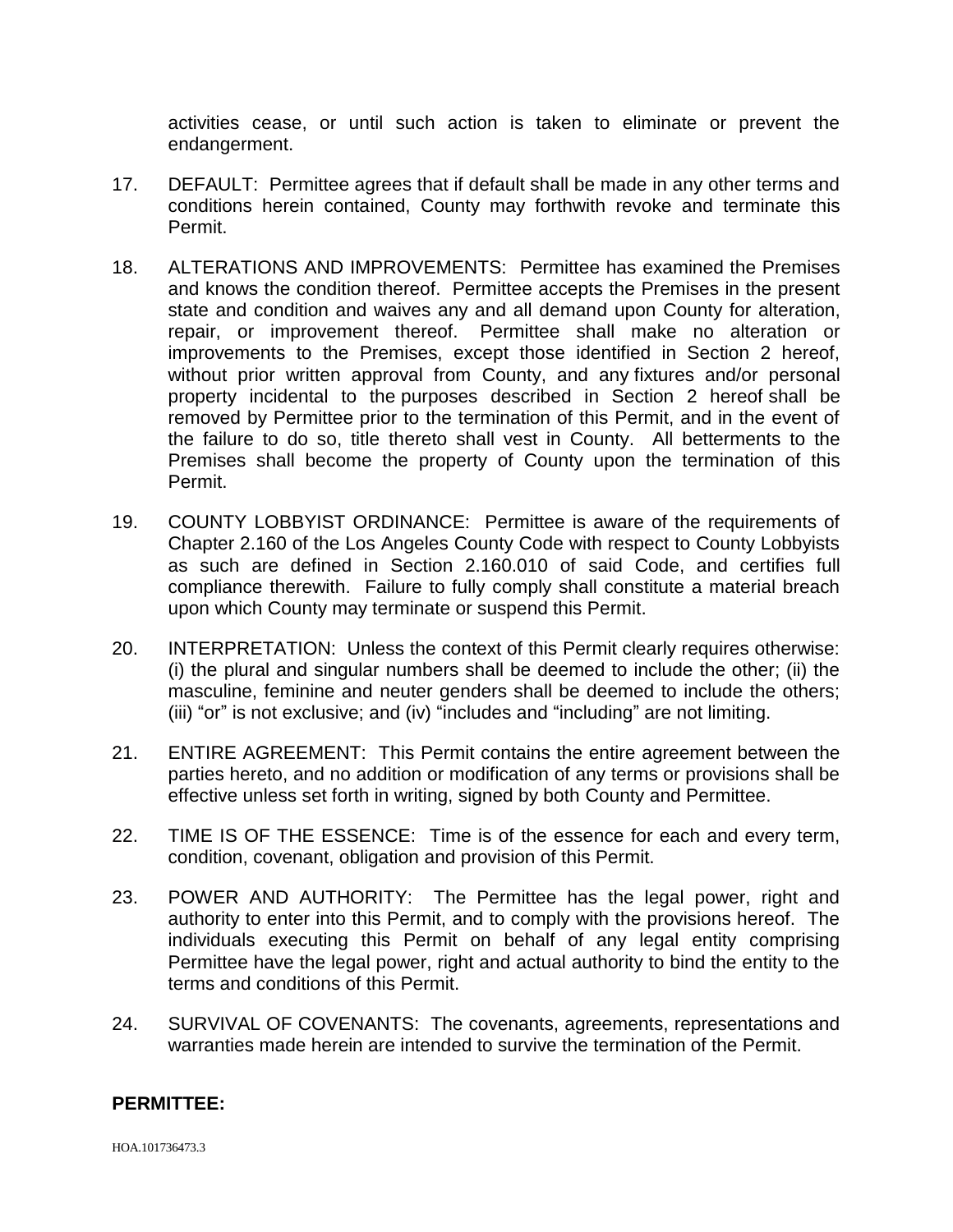| Bv: |        |  |
|-----|--------|--|
|     | Name:  |  |
|     | Title: |  |

\_\_\_\_\_\_\_\_\_\_\_\_\_\_\_\_\_\_\_\_\_\_\_\_\_\_\_\_\_\_\_,  $\overline{\phantom{a}}$  ,  $\overline{\phantom{a}}$  ,  $\overline{\phantom{a}}$  ,  $\overline{\phantom{a}}$  ,  $\overline{\phantom{a}}$  ,  $\overline{\phantom{a}}$  ,  $\overline{\phantom{a}}$  ,  $\overline{\phantom{a}}$  ,  $\overline{\phantom{a}}$  ,  $\overline{\phantom{a}}$  ,  $\overline{\phantom{a}}$  ,  $\overline{\phantom{a}}$  ,  $\overline{\phantom{a}}$  ,  $\overline{\phantom{a}}$  ,  $\overline{\phantom{a}}$  ,  $\overline{\phantom{a}}$ 

Who hereby personally covenants, guarantees and warrants that he/she has the power and authority to obligate the Permittee to the terms and conditions in this Permit. Please sign before a Notary Public and return for approval. Upon approval a signed copy will be mailed to Permittee.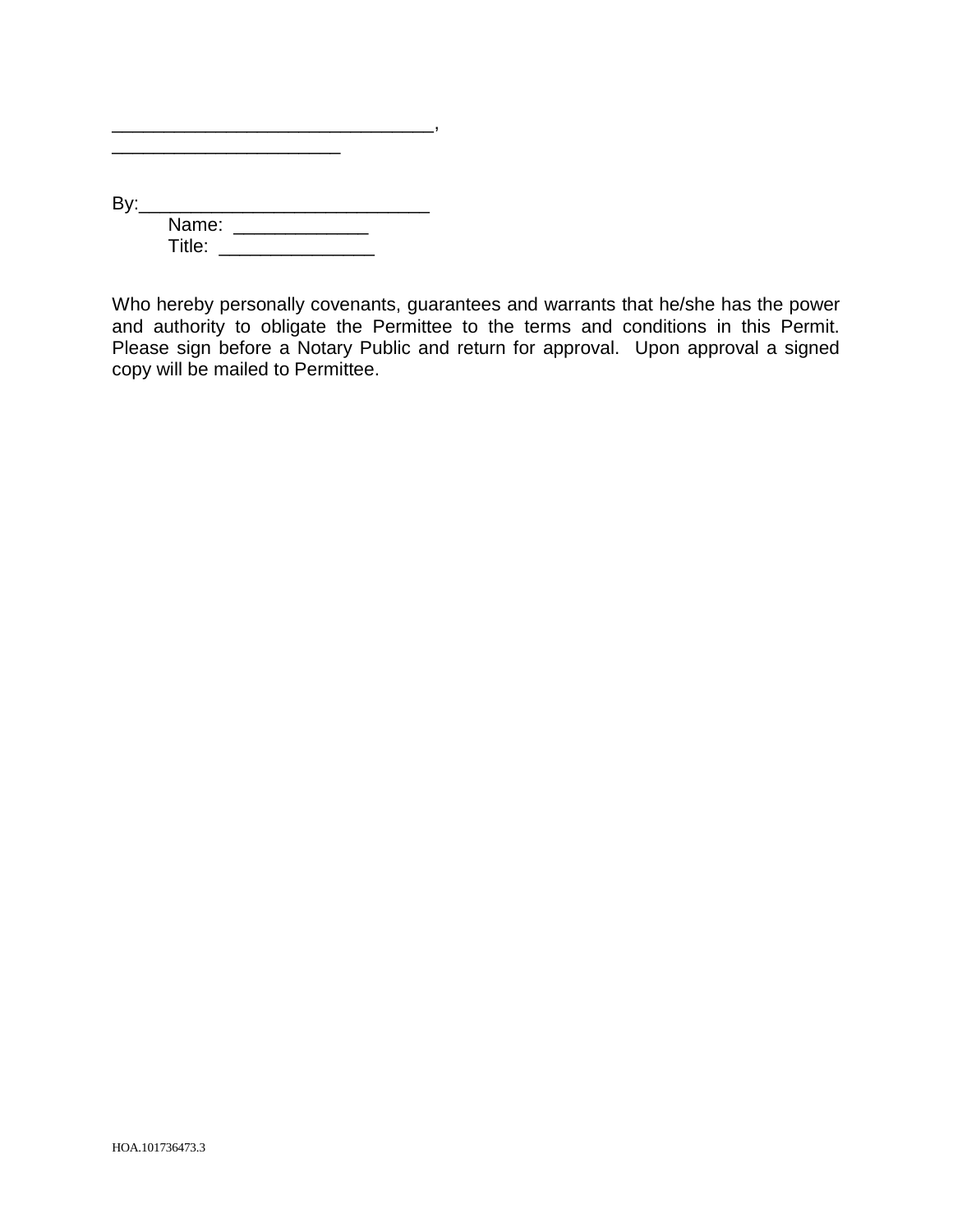A notary public or other officer completing this certificate verifies only the identity of the individual who signed the document to which this certificate is attached, and not the truthfulness, accuracy, or validity of that document.

State of \_\_\_\_\_\_\_\_\_\_\_\_\_\_\_\_\_\_ County of **Exercise 20** 

On \_\_\_\_\_\_\_\_\_\_\_\_\_\_\_\_\_\_\_\_\_, before me, \_\_\_\_\_\_\_\_\_\_\_\_\_\_\_\_\_\_\_\_\_\_\_\_\_\_\_\_\_\_, Notary Public, personally appeared \_\_\_\_\_\_\_\_\_\_\_\_\_\_\_\_\_\_\_\_\_\_\_\_\_\_\_\_\_\_\_\_\_\_\_, who proved to me on the basis of satisfactory evidence to be the person(s) whose name(s) is/are subscribed to the within instrument and acknowledged to me that he/she/they executed the same in his/her/their authorized capacity(ies), and that by his/her/their signature(s) on the instrument the person(s), or the entity upon behalf of which the person(s) acted, executed the instrument.

I certify under PENALTY OF PERJURY under the laws of the State of California that the foregoing paragraph is true and correct.

WITNESS my hand and official seal.

Signature \_\_\_\_\_\_\_\_\_\_\_\_\_\_\_\_\_\_\_\_\_\_\_\_\_\_ (Seal)

[Signatures continue on the next page]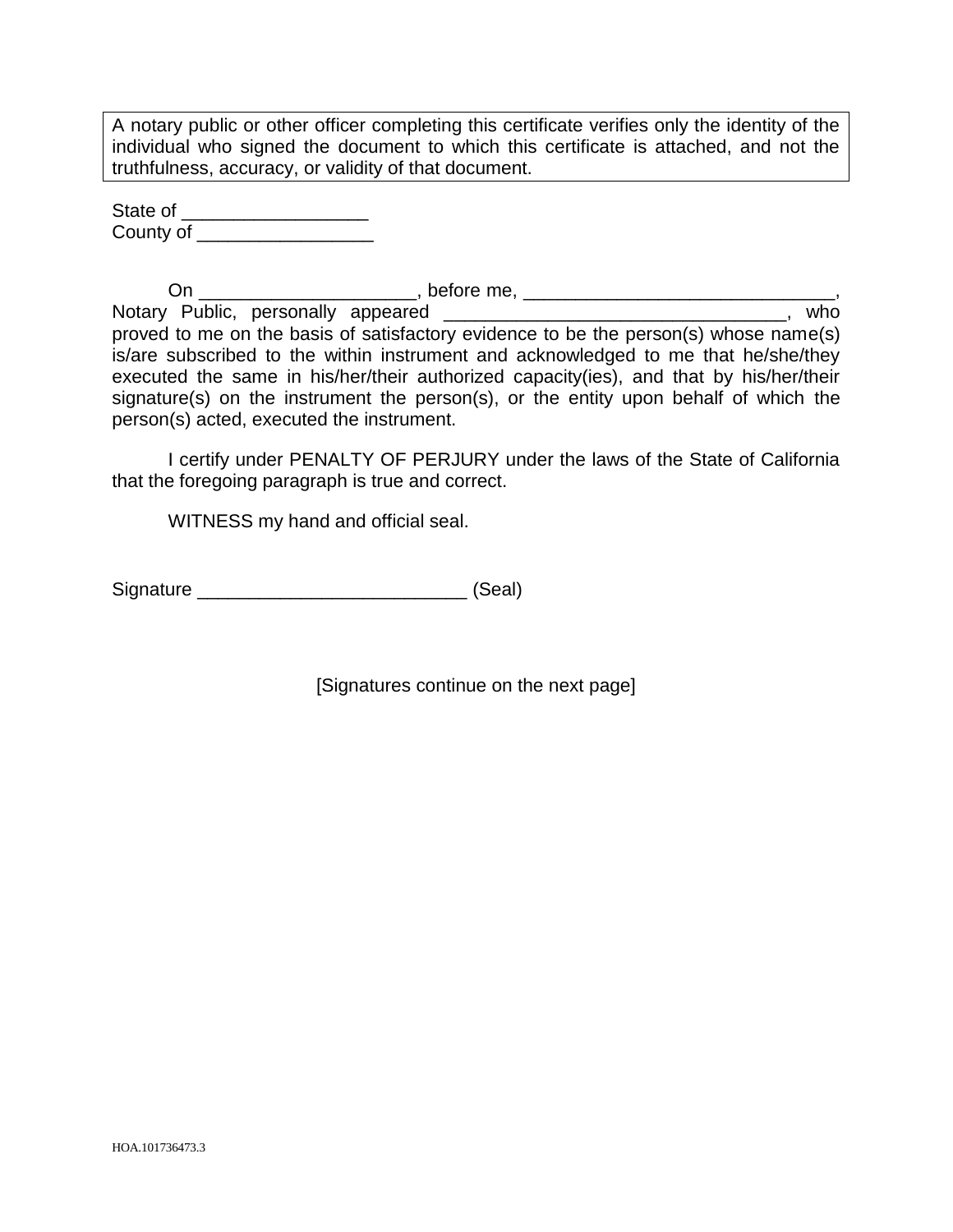This Permit has been executed on behalf of County on the \_\_\_\_\_ day of \_\_\_\_\_\_\_\_\_\_, 2018.

# **COUNTY:**

By:

APPROVED AS TO FORM:

Mary C. Wickham, County Counsel

By:

**Deputy**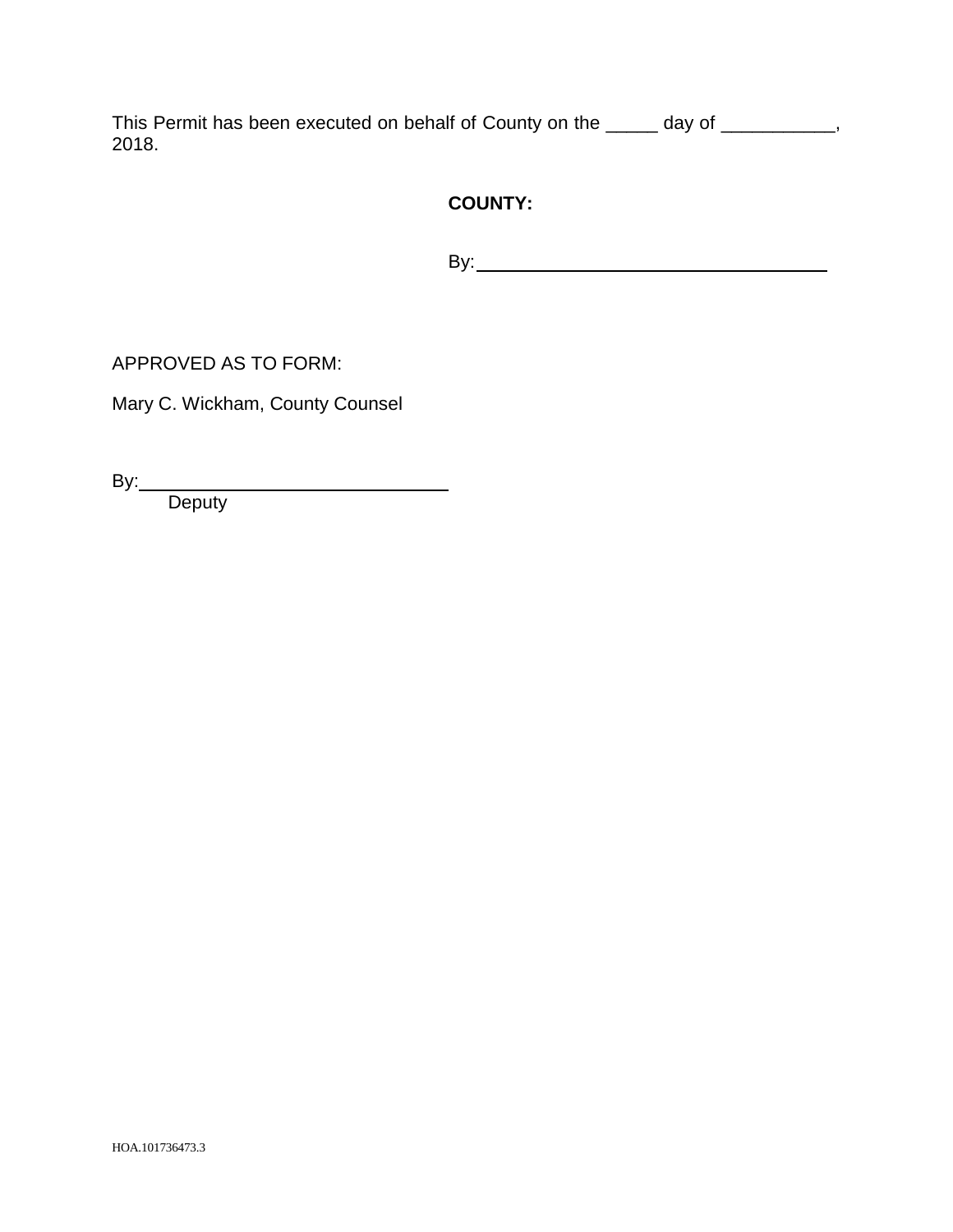RIGHT OF ENTRY PERMIT PERMITTEE: \_\_\_\_\_\_\_\_\_\_\_\_\_\_\_\_\_\_\_\_

# **EXHIBIT "A" LEGAL DESCRIPTION**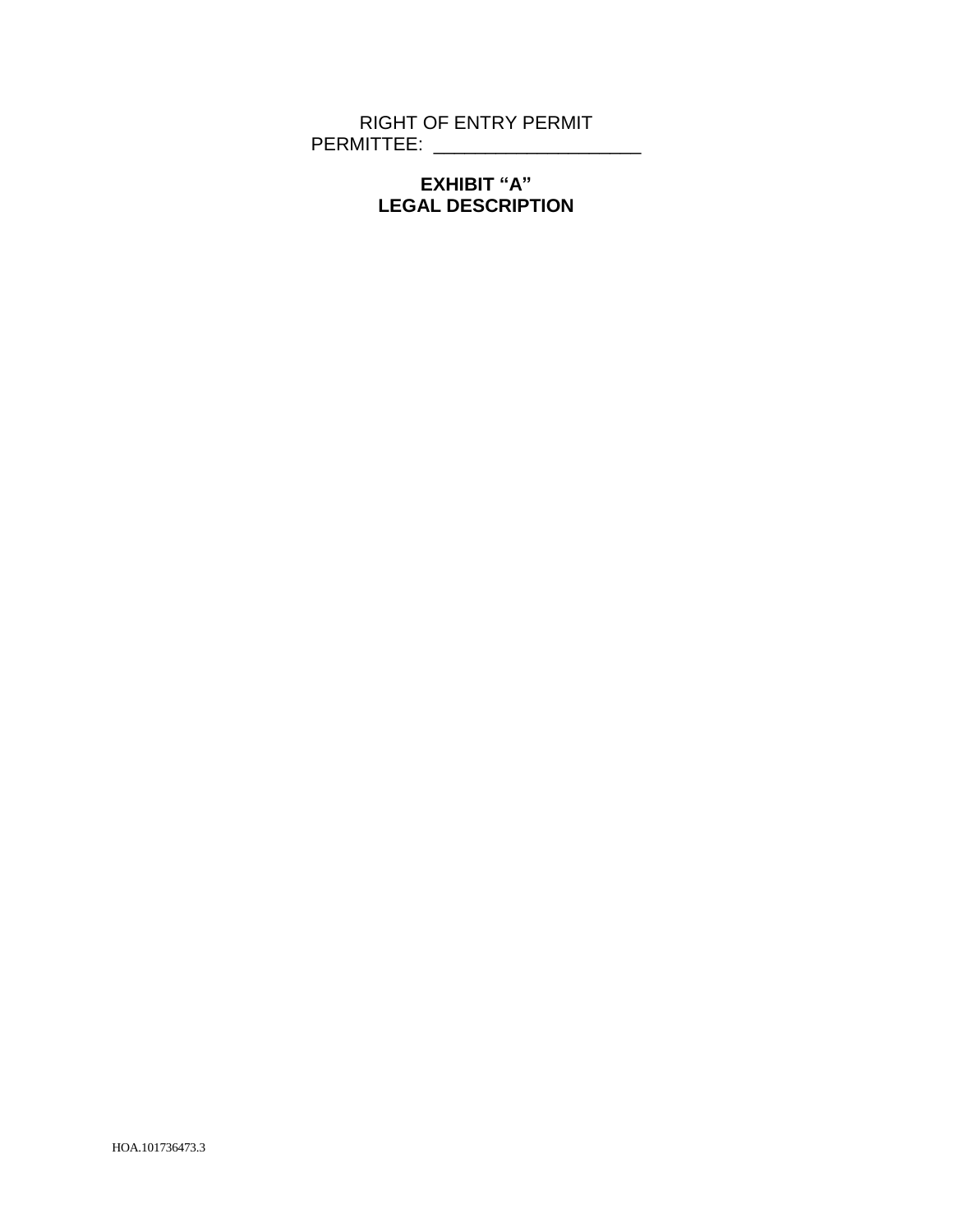#### RIGHT OF ENTRY PERMIT PERMITTEE:

## **EXHIBIT "B" INSURANCE REQUIREMENTS**

Without limiting Permittee's duties to indemnify and defend as provided in this Right of Entry Permit, Permittee shall procure and maintain, at Permittee's sole expense, the insurance policies described herein. Such insurance shall be secured from carriers admitted in California, or authorized to do business in California. Such carriers shall be in good standing with the California Secretary of State's Office and the California Department of Insurance. Such carriers must be admitted and approved by the California Department of Insurance or must be included on the California Department of Insurance List of Approved Surplus Line Insurers (hereinafter "LASLI"). Such carriers must have a minimum rating of or equivalent to A:VIII in A.M. Best's Insurance Guide. Permittee shall, concurrent with the execution of this Right of Entry Permit, deliver to County certificates of insurance with original endorsements evidencing the insurance coverage required by this Right of Entry Permit. If original endorsements are not immediately available, such endorsements may be delivered subsequent to the execution of this Right of Entry Permit, but no later than thirty (30) days following execution of this Right of Entry Permit. The certificates and endorsements shall be signed by a person authorized by the insurers to bind coverage on its behalf. During the term of this Permit, Permittee shall ensure that County has current certificates of insurance and applicable endorsements. County reserves the right to require complete certified copies of all policies at any time. Said insurance shall be in a form acceptable to County and all deductible amounts must be provided in advance to County for its approval. Any self-insurance program and self-insured retention must be separately approved by County. In the event such insurance does provide for deductibles or selfinsurance, Permittee agrees that it will defend, indemnify and hold harmless County, CDC and Housing Authority, and their elected and appointed officers, officials, representatives, employees, and agents in the same manner as they would have been defended, indemnified and held harmless if full coverage under any applicable policy had been in effect. Permittee shall provide County at least thirty (30) days' written notice in advance of any cancellation or any reduction in limit(s) for any policy of insurance required herein. Permittee shall give County immediate notice of any insurance claim or loss which may be covered by insurance. Permittee represents and warrants that the insurance coverage required herein will also be provided by any entities with which Permittee contracts, as detailed below. All certificates of insurance and additional insured endorsements shall carry the following identifier:

|  |  | ____ |
|--|--|------|
|  |  |      |

The insurance policies set forth herein shall be primary insurance and non-contributory with respect to County, CDC and Housing Authority. The insurance policies shall contain a waiver of subrogation for the benefit of County, CDC and Housing Authority.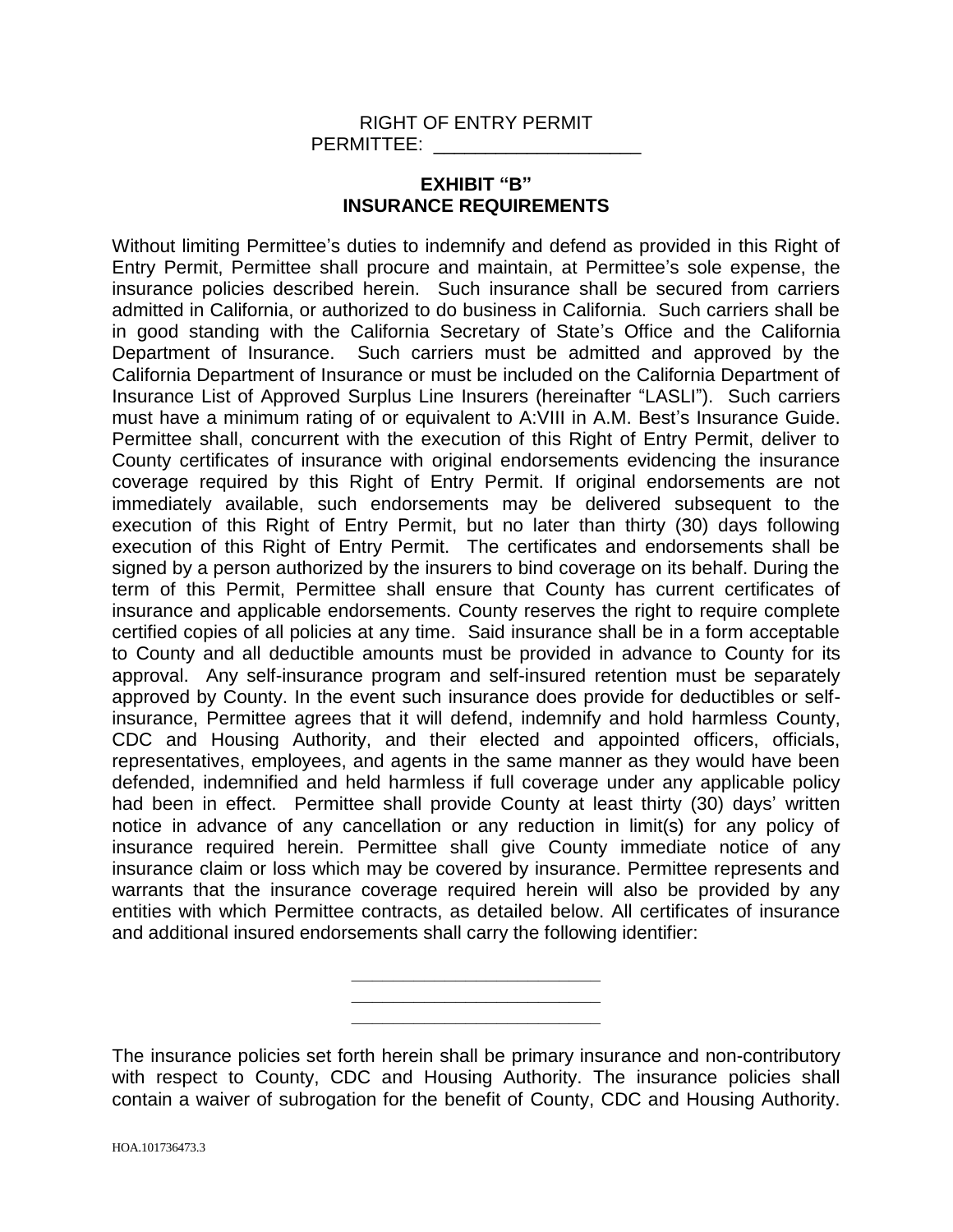Failure on the part of Permittee, and/or any entities with which Permittee contracts, to procure or maintain the insurance coverage required herein may, upon County's sole discretion, constitute a material breach of this Right of Entry Permit pursuant to which County may immediately terminate this Right of Entry Permit and exercise all other rights and remedies set forth herein, at its sole and absolute discretion, and without waiving such default or limiting the rights or remedies of County, procure or renew such insurance and pay any and all premiums in connection therewith and all monies so paid by County shall be immediately repaid by Permittee to County upon demand including interest thereon at the default rate. In the event of such a breach, County shall have the right, at its sole election, to participate in and control any insurance claim, adjustment, or dispute with the insurance carrier. Permittee's failure to assert or delay in asserting any claim shall not diminish or impair County's rights against Permittee or the insurance carrier.

When Permittee, or any entity with which Permittee contracts, is naming County as an additional insured on the general liability insurance policy set forth below, then the additional insured endorsement shall contain language similar to the language contained in ISO form CG 20 10 11 85. In the alternative and in County's sole and absolute discretion, it may accept both CG 20 10 10 01 and CG 20 37 10 01 in place of CG 20 10 11 85.

The following insurance policies shall be maintained by Permittee and any entity with which Permittee contracts for the duration of this Right of Entry Permit, unless otherwise set forth herein:

A. GENERAL LIABILITY INSURANCE (written on ISO policy form CG 00 01 or its equivalent) including coverage for bodily injury, personal injury and property damage with limits of not less than the following:

| Products/Completed Operations Aggregate \$2,000,000 |  |
|-----------------------------------------------------|--|
| Personal and Advertising Injury\$1,000,000          |  |
|                                                     |  |

County, CDC and Housing Authority, and each of their elected and appointed officers, officials, representatives, employees, and agents (hereinafter collectively referred to as the "Public Agencies and their Agents"), shall be named as additional insureds for contractor's work on such policy. If Permittee contracts for or performs any digging, excavation or any work below grade, Permittee shall require such contractor to provide coverage for explosion, collapse, and underground ("XCU") property damage liability in addition to insurance required in this Exhibit.

B. WORKERS' COMPENSATION and EMPLOYER'S LIABILITY insurance providing workers' compensation benefits, as required by the Labor Code of the State of California. This must include a waiver of subrogation in favor of the Public Agencies and their Agents. In all cases, the above insurance also shall include Employer's Liability coverage with limits of not less than the following: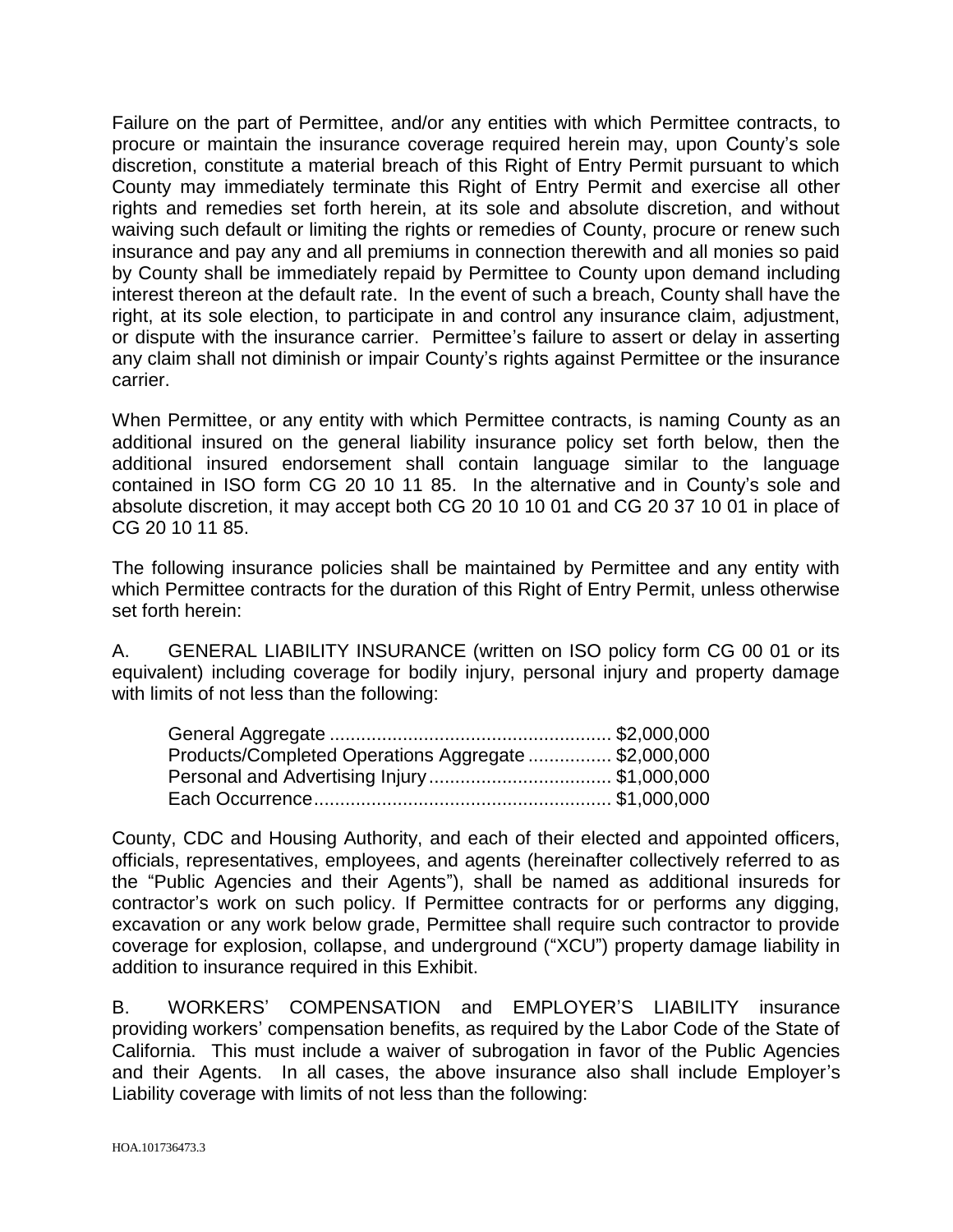C. AUTOMOBILE LIABILITY INSURANCE (written on ISO policy form CA 00 01 or its equivalent) with a limit of liability of not less than one million dollars (\$1,000,000) for each incident. Such insurance shall include coverage of all "owned", "hired", and "nonowned" vehicles, or coverage for "any auto."

D. POLLUTION LIABILITY INSURANCE (in the event that Permittee or any of its employees, agents or contractors intends to perform any invasive testing, remediation of hazardous substances or any other activity that might be reasonably expected to include or release hazardous substances) including coverage for bodily injury, personal injury, death, property damages, and environmental damage with limits of not less than the following:

Said policy shall also include, but not be limited to: coverage for any and all remediation costs, including, but not limited to, brownfield restoration and cleanup costs, and coverage for the removal, repair, handling, and disposal of asbestos and/or lead containing materials where applicable. The Public Agencies and their Agents shall be covered as additional insureds on the pollution liability insurance policy. If the general liability insurance policy and/or the pollution liability insurance policy is written on a claims-made form, then said policy or policies shall also comply with all of the following requirements:

- (i) The retroactive date must be shown on the policy and must be before the date of this Permit or the beginning of the work or services that are the subject of this Permit;
- (ii) Insurance must be maintained and evidence of insurance must be provided for the duration of this Permit or for five (5) years after completion of the work or services that are the subject of this Permit, whichever is greater;
- (iii) If coverage is canceled or non-renewed, and not replaced with another claims-made policy form with a retroactive date prior to the effective date of this Permit, then the contractor must purchase an extended period coverage for a minimum of five (5) years after completion of work or services that are the subject of this Permit;
- (iv) A copy of the claims reporting requirements must be submitted to County for review; and